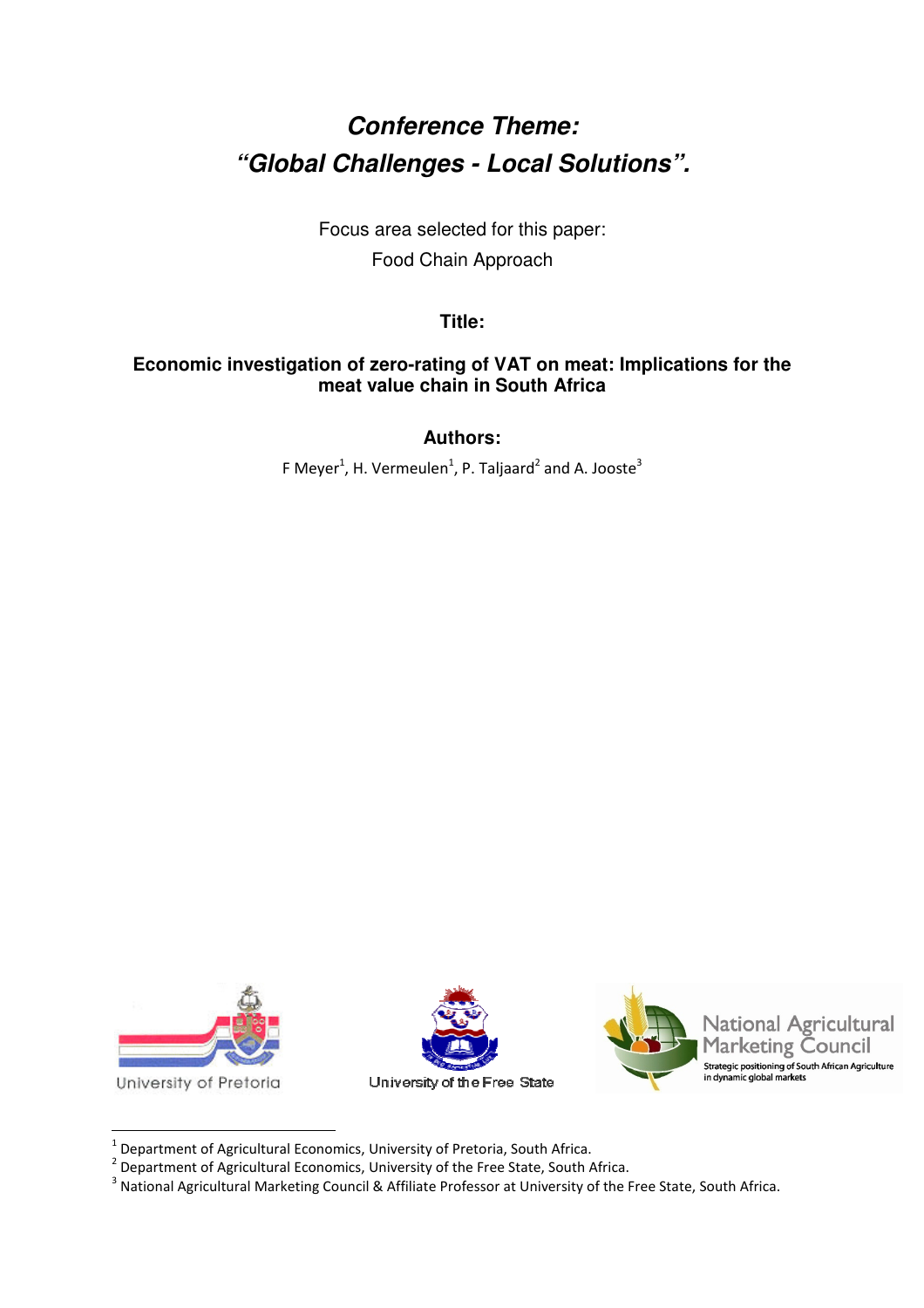## **Economic investigation of zero-rating of VAT on meat: Implications for the meat value chain in South Africa**

### **1. Introduction**

Rising international and domestic food market prices have culminated in what is now commonly referred to as an "International Food Crisis". This has prompted many governments to react with a diverse range of policies to shield food consumers, especially the poor, against high food prices. Such policies range from export bans/taxes in, for example, Argentina, India and Russia to reduction in tariffs in, for example, Morocco and Nigeria, to price controls on prices for "strategic" staples in, for example, China, Russia and Venezuela. Many of these policy responses are short term in nature, but there is a general acknowledgement that longer term responses are a requirement to bring about long run sustainable solutions. Such responses by governments will undoubtedly influence the manner in which food chains operate in future, both internationally and within countries' borders.

In South Africa, the government has clearly indicated that the current food price crisis should be addressed urgently. Furthermore, government is pressurised to respond by means of policy and a selection of possible programmes by different stakeholders, e.g. COSATU, consumer groups, NGO's, etc. In an effort to deal with the high food prices government has established an Inter-Ministerial Committee to explore and find solutions to deal with high food prices in South Africa. Possible responses by government can be short run in nature, which could alleviate the plight of many of the poor almost immediately (at least in theory), while it is also acknowledged that long run sustainable solutions are needed. In terms of short run responses, the social grant system managed by the Department of Social Development and the school food programme managed by the Department of Education are examples. Various long run solutions have been discussed, for example increased investment in research and development and infrastructure, increased support to farmers (especially small-scale and emerging farmers) and zero-rating of Value Added Tax (VAT) on food items.

This study deals with the latter issue with specific reference to meat. Currently all meat attracts a 14 % VAT rate. Meat also constitutes an important source of protein for all households, but the consumption of different types of meat between poor and affluent households differ substantially. Therefore the impact of increases in prices of different types of meat will also affect households differently. Similarly, a reduction or zero rating VAT on meat will affect different households differently.

The key objectives of this study are to:

- Provide an overview of price trends in the meat industry;
- Provide an overview of spending patterns of consumers on meat;
- Quantify the aggregate impact of reducing VAT on meat to zero; and
- Quantify the impact of reducing VAT on meat to zero on household expenditure for different income groups.

The outline of this paper is as follows: In Section 2 background is provided on price trends for meat, spending patterns by consumers on meat and how VAT is applied on food in South Africa. Section 3 provides a brief overview of the methodological approaches used. Sections 4 and 5 discuss the results of the aggregate and household level impacts of reducing VAT on meat. Section 6 provides a summary and conclusions.

#### **2. Background**

#### 2.1 Food and meat price trends in South Africa

Figure 1 illustrates that changes in the CPI for food and the CPI for meat in South Africa followed similar trends in 2001, 2002, 2003 and for most parts of 2004 and 2005. Both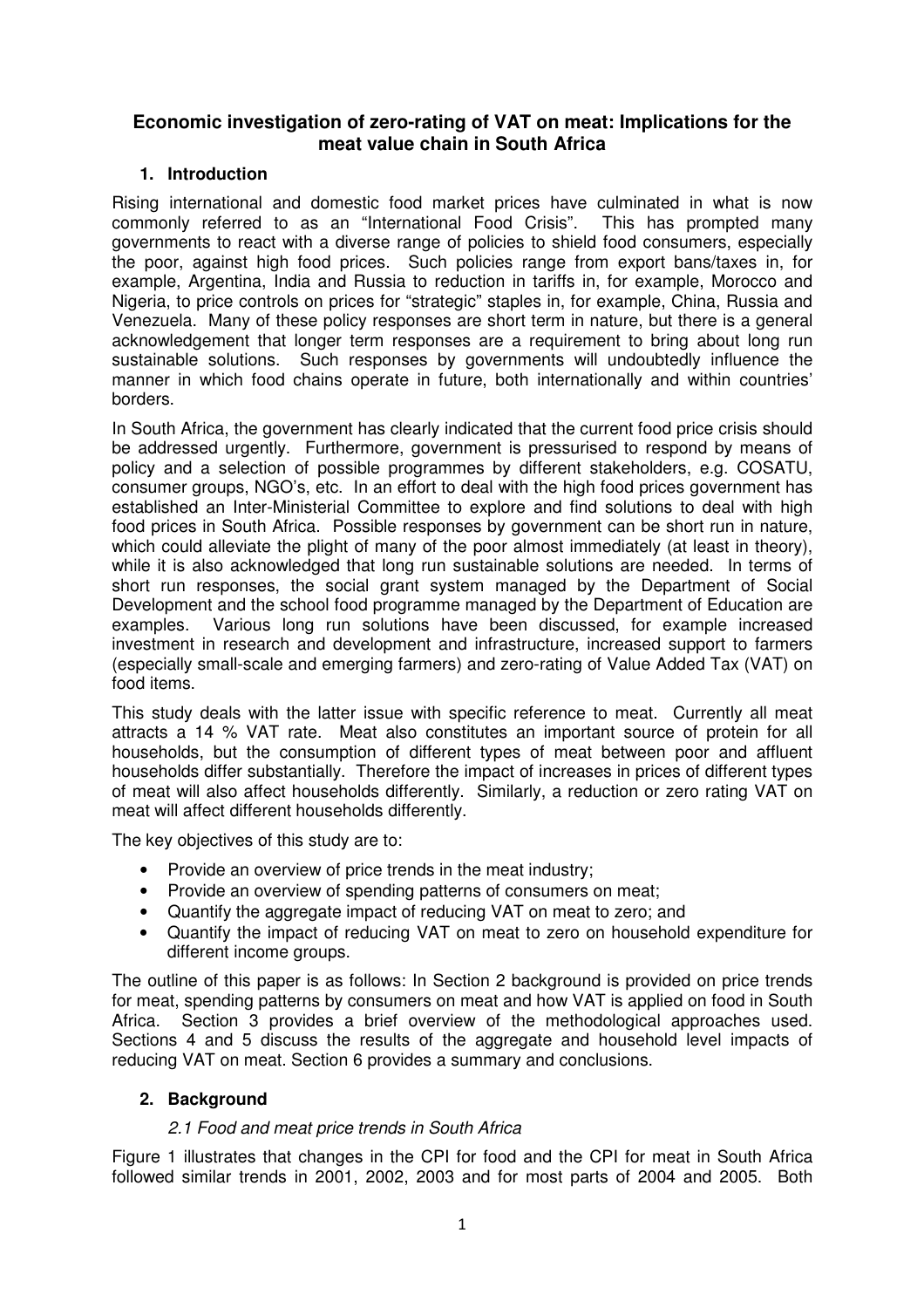indices peaked at 19.80 % and 24.16 %, respectively, in October 2002. By the end of 2003 and the beginning of 2004 the CPI for meat entered a short period of deflation, but rebounded towards the end of 2004. The CPI for food moved more or less sideways during 2004 and 2005, while the CPI for meat fluctuated more, but within reasonable bounds. From December 2005 both indices started to increase, with the CPI for food increasing at a slower rate until July 2007. The CPI for food closed at 13.52 % in December 2007, while the CPI for meat closed at 7.37 % in the same month. In April 2008 the CPI for food closed at 15.66 %, while the CPI for meat closed at 8.07 % in the same month (NAMC, 2008).



**Figure 1: Change in CPI's for food and meat: 2001–2007**  Source: Stats SA, 2008a

Tables 1 and 2 show the price, and price changes for, selected processed and fresh meats for the period December 2006 to December 2007. According to the NAMC (2008), picnic ham and pork sausage experienced double digit inflation of 16.91 % and 13.01 %, respectively over the abovementioned period. Polony is the only product that experienced a price decline (5.07 %). On average, processed meat experienced a 7.47 % increase during the same period. During the second half of 2007 processed meat experienced a price decline of 2.14 %. With the exception of beef chuck and rump steak, all fresh meat products experienced double digit inflation between December 2006 and December 2007. On average fresh meats experienced 12.50 % inflation. During the second half of 2007 the price of pork chops, brisket and chicken portions increased by more than 10 %. The prices of other meat products increased at a rate of between 5.68 % and 9.34 %. On average, the price of fresh meat products increased by 8.53 % during the second half of 2007.

| <b>Processed meat</b>    |          |        | <b>Price level</b> |               | Percentage change |                            |                            |  |
|--------------------------|----------|--------|--------------------|---------------|-------------------|----------------------------|----------------------------|--|
|                          | Dec-06   | Mar-07 | <b>Jul-07</b>      | <b>Oct-07</b> | <b>Dec-07</b>     | Jul-07 to<br><b>Dec-07</b> | Dec-06 to<br><b>Dec-07</b> |  |
| Meatballs in Gravy 400g* | 9.23     | 9.68   | 9.34               | 9.35          | 9.70              | 3.79%                      | 5.04%                      |  |
| Picnic Ham 300g*         | 15.05    | 16.54  | 17.91              | 17.77         | 17.59             | $-1.76%$                   | 16.91 %                    |  |
| Polony 1 kg              | 17.15    | 17.24  | 17.90              | 18.99         | 16.28             | $-9.05%$                   | $-5.07%$                   |  |
| Pork sausage 500g *      | 13.98    | 15.56  | 16.05              | 15.86         | 15.80             | $-1.52%$                   | 13.01 %                    |  |
| Average                  | $-2.14%$ | 7.47%  |                    |               |                   |                            |                            |  |

|  |  | <b>Table 1: Processed meat</b> |  |
|--|--|--------------------------------|--|
|--|--|--------------------------------|--|

Source: NAMC as calculated from Stats SA, 2008b, and AC Nielsen data, 2008 Note: \* AC Nielsen data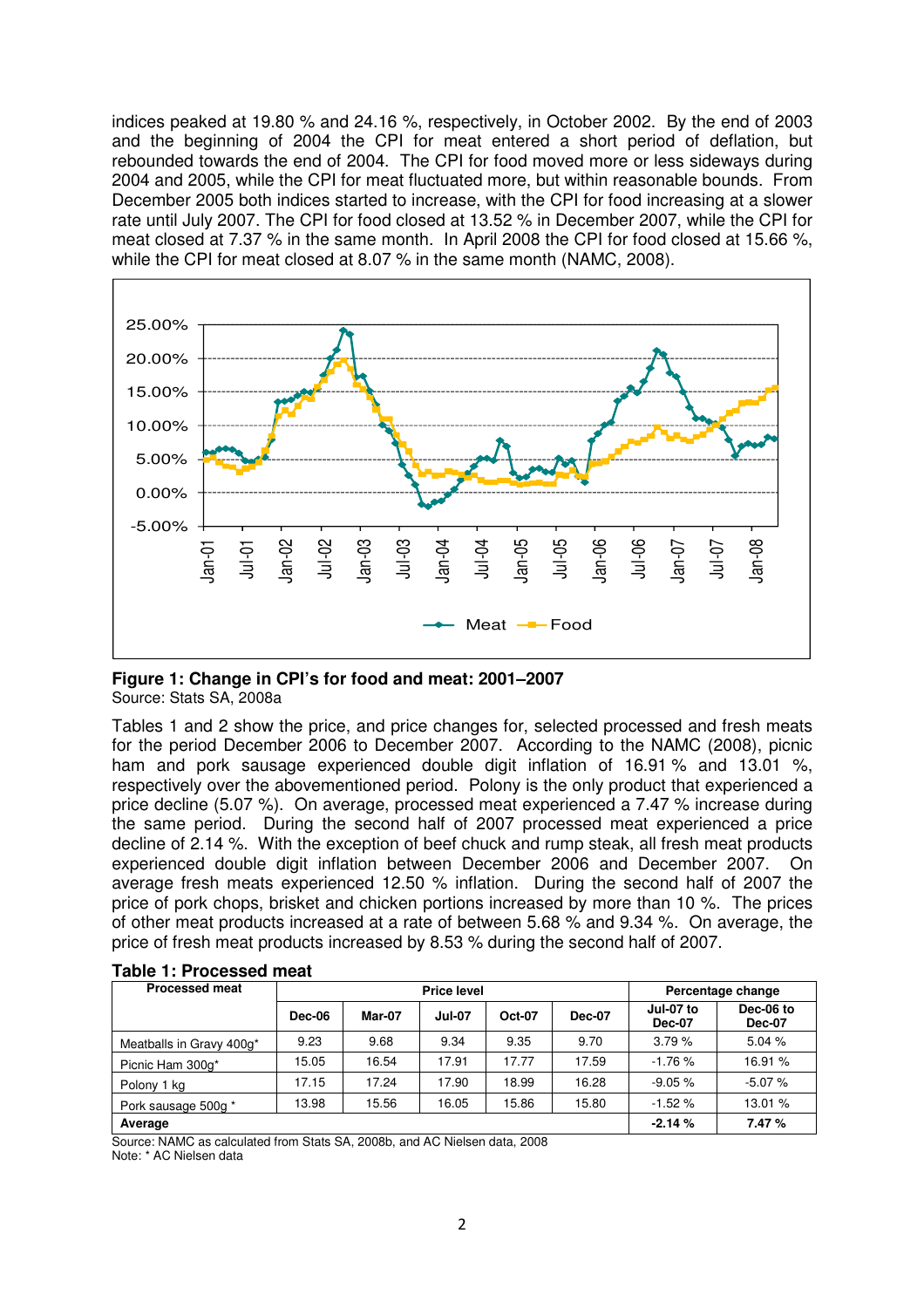#### **Table 2: Fresh meat**

| <b>Fresh meat</b>             |               |        | <b>Price level</b> |               |               |                      | Percentage change    |
|-------------------------------|---------------|--------|--------------------|---------------|---------------|----------------------|----------------------|
|                               | <b>Dec-06</b> | Mar-07 | <b>Jul-07</b>      | <b>Oct-07</b> | <b>Dec-07</b> | Jul-07 to Dec-<br>07 | Dec-06 to Dec-<br>07 |
| Bacon 250 gram                | 14.93         | 15.40  | 16.33              | 17.15         | 17.30         | 5.94%                | 15.87 %              |
| Pork Chops 1kg                | 41.61         | 41.46  | 43.26              | 45.20         | 47.85         | 10.62%               | 15.00 %              |
| Lamb Chops 1kg                | 62.86         | 63.22  | 63.78              | 65.57         | 69.74         | 9.34%                | 10.95 %              |
| Brisket 1kg                   | 35.80         | 34.56  | 35.75              | 37.37         | 39.39         | 10.18%               | 10.02%               |
| Beef chuck 1kg                | 38.28         | 37.08  | 38.96              | 39.46         | 41.18         | 5.68%                | 7.57 %               |
| Rump steak 1kg                | 65.60         | 62.37  | 64.07              | 63.78         | 69.28         | 8.13%                | 5.61%                |
| Whole<br>Chicken<br>Fresh 1kg | 21.89         | 22.21  | 23.72              | 24.71         | 25.63         | 8.06%                | 17.10 %              |
| portions<br>Chicken<br>1kg    | 27.82         | 28.29  | 29.72              | 30.21         | 32.80         | 10.34%               | 17.88%               |
| Average                       |               |        |                    |               |               | 8.53%                | 12.50 %              |

Source: NAMC as calculated from Stats SA, 2008b, and AC Nielsen data, 2008

Table 3 and 4 show the price, and price changes for, selected processed and fresh meats for the period December 2006 to December 2007. A comparison of Tables 1 and 2 with Tables 3 and 4 illustrates that meat prices have increased even more on a year-to-year basis in 2008.

#### **Table 3: Processed meat**

| <b>Processed meat</b>    |               | <b>Price level</b> |               | Percentage change |                         |  |
|--------------------------|---------------|--------------------|---------------|-------------------|-------------------------|--|
|                          | <b>Jul-07</b> | Mar-08             | <b>Jul-08</b> | Mar-08 to Jul-08  | <b>Jul-07 to Jul-08</b> |  |
| Meatballs in Gravy 400g* | 9.34          | 9.91               | 10.77         | 8.75%             | 15.30%                  |  |
| Picnic Ham 300g*         | 17.91         | 18.28              | 20.06         | 9.71%             | 12.03%                  |  |
| Polony 1kg               | 17.90         | 19.12              | 20.82         | 8.89%             | 16.31 %                 |  |
| Pork sausage 500g*       | 16.05         | 16.51              | 17.48         | 5.90%             | 8.94%                   |  |
| Average                  |               |                    |               | 8.31%             | 13.15 %                 |  |

Source: NAMC as calculated from Stats SA, 2008b, and AC Nielsen data, 2008 Note: \* Data from AC Nielsen

#### **Table 4: Fresh meat**

| <b>Fresh meat</b>         |               | <b>Price level</b> |               | Percentage change |                  |  |
|---------------------------|---------------|--------------------|---------------|-------------------|------------------|--|
|                           | <b>Jul-07</b> | Mar-08             | <b>Jul-08</b> | Mar-08 to Jul-08  | Jul-07 to Jul-08 |  |
| Bacon 250 gram            | 16.33         | 17.73              | 18.65         | 5.19%             | 14.21 %          |  |
| Pork Chops 1kg            | 43.26         | 48.97              | 49.76         | 1.61%             | 15.02 %          |  |
| Lamb Chops 1kg            | 63.78         | 70.68              | 76.45         | 8.16%             | 19.86 %          |  |
| Brisket 1kg               | 35.75         | 40.54              | 41.24         | 1.73%             | 15.36 %          |  |
| Beef chuck 1kg            | 38.96         | 41.93              | 43.35         | 3.39%             | 11.25 %          |  |
| Rump steak 1kg            | 64.07         | na                 | 72.85         | na                | 13.70 %          |  |
| Chicken - Whole Fresh 1kg | 23.72         | 26.45              | 26.35         | $-0.38%$          | 11.10%           |  |
| Chicken portions 1kg      | 29.72         | 31.33              | 34.73         | 10.85 %           | 16.85 %          |  |
| Average                   |               |                    |               | 0.20%             | 14.67 %          |  |

Source: NAMC as calculated from Stats SA data, 2008b Na = not available

#### 2.2 Household expenditure patterns on meat

This sub-section presents a profile of the South African consumer market for meat, based on the following data sources:

• The Households Income and Expenditure Survey (IES) of 2005/2006 (Stats SA, 2008c), **based on expenditure data reported by households**, where the population is divided into ten income deciles, each representing 10 % of the total South African population<sup>i</sup>.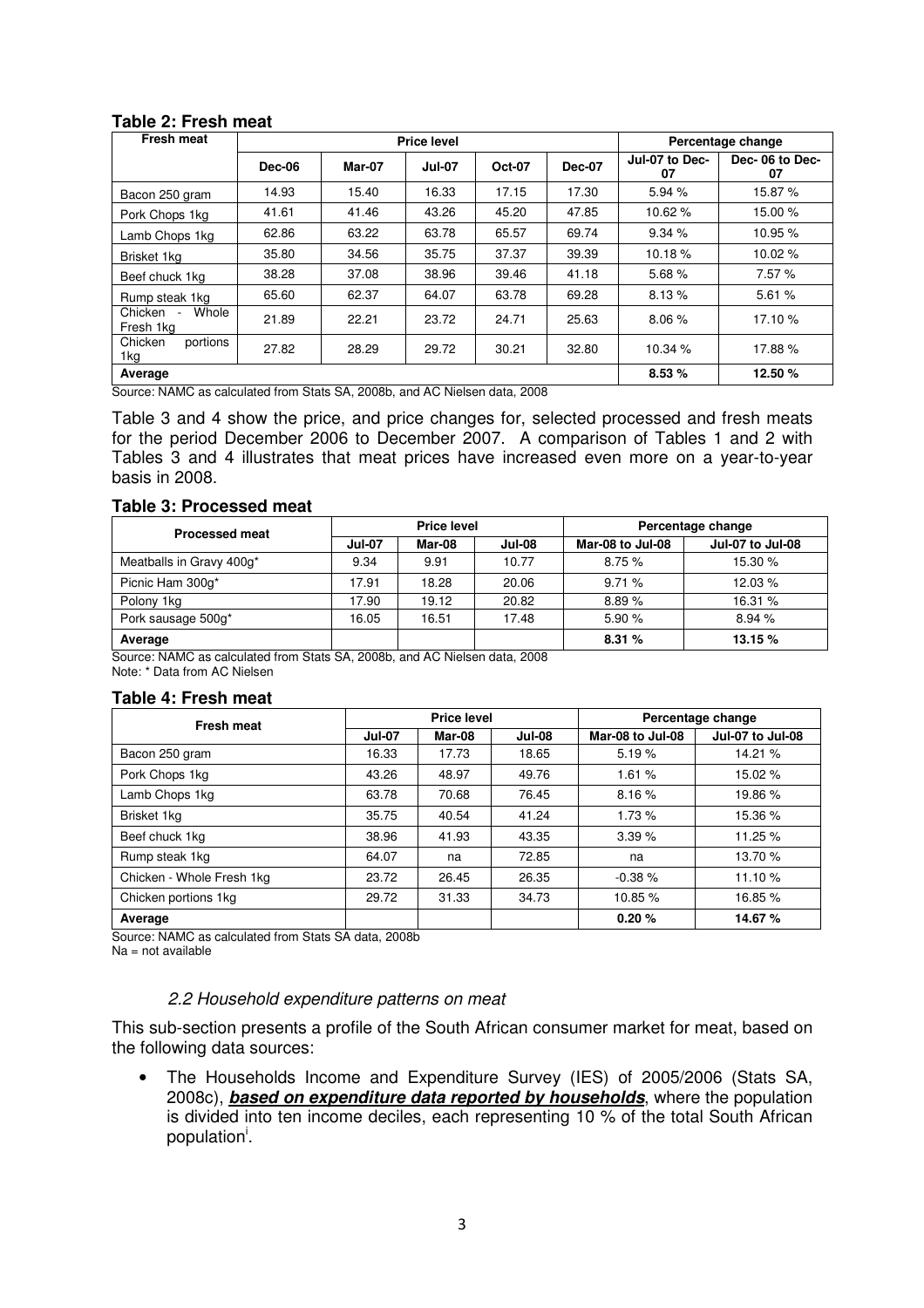• Detailed food expenditure data, **based on expenditure data reported by households**, for the various LSM groups<sup>ii</sup> in South Africa in 2005 developed by the Bureau of Market Research (Martins, 2006).

It is important to note that the expenditure data reported in this section is based on households' reported grocery spending on meat and does not include food-away-from-home meat spending; hence the spending patterns described do not provide an overall view of total spending on meat. This data is, however, the only official statistics on household spending patterns that are available.

Figure 2 illustrates the food and meat expenditure for different LSM groups based on grocery expenditure data reported by households and expressed as a share of national aggregate figures. The largest contribution to national household level grocery food spending is by LSM groups 7 to 10 (47 %), followed by LSM groups 4 to 6 (39 %). In terms of national level grocery spending on meat, LSM groups 7 to 10 dominates with a 43 % contribution, followed by LSM groups 4 to 6 (42 %). Bearing in mind that middle class households in LSM groups 4 to 6 earn less per household than LSM groups 7 to 10, this implies that the middle class is actually spending a larger share of their grocery food budget on meat when compared to the wealthy consumers in LSM groups 7 to 10.



#### **Figure 2: Food and meat expenditure, based on grocery expenditure data reported by households and expressed as a share of national aggregate figures for different LSM groups**

Source: Martins, 2006

Figure 3 illustrates the expenditure on specific meat types by different LSM groups, based on grocery expenditure data reported by households and expressed as a share of national aggregate figures for the various meat types. The middle class (LSM groups 4 to 6) dominates the grocery spending on beef and poultry, contributing 49 % and 40 % to total national expenditure on these meat types, respectively. The contribution of LSM groups 7 to 10 to spending on beef and poultry is slightly lower at 35 % and 38 %, respectively, but they dominate the spending on mutton/lamb and pork. Looking at marginalised consumers in LSM groups 1 to 3 and comparing their spending on different types of meat, it is clear that they spend most of their income on poultry followed by beef, mutton/lamb and then pork.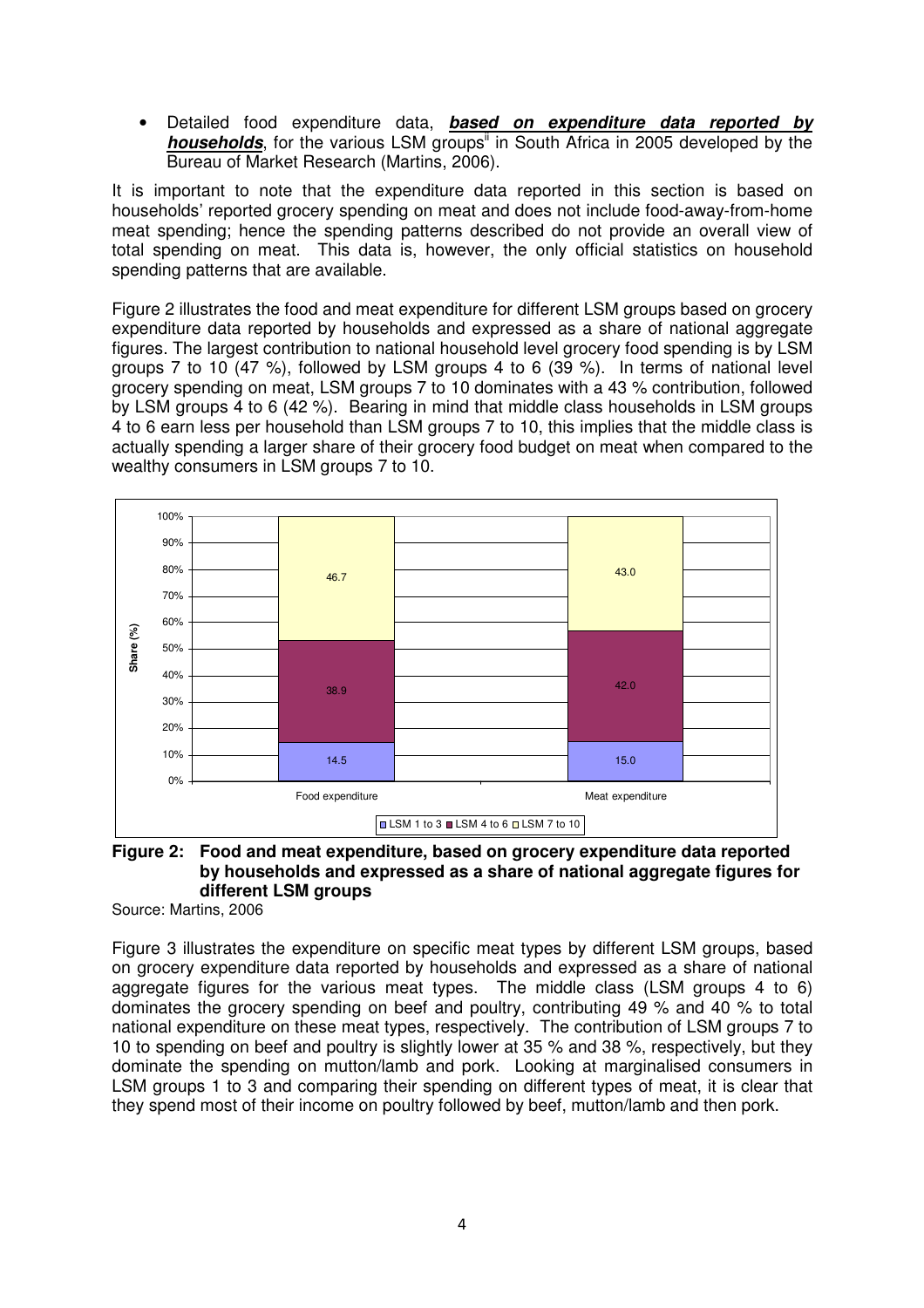

**Figure 3: Expenditure on specific meat types by different LSM groups**  Source: Martins, 2006

According to Armstrong et al., (2008), based on Stats SA IES 2005/06, the incidence of poverty is much higher in the rural areas of South Africa. Poverty rates of households and individuals in rural areas are 54.2 % and 67.7 %, respectively, compared to 21.9 % and 32.7 % for urban consumers. Figure 4 illustrates the composition of a typical daily meat 'basket' of rural consumers (typically lower income consumers) and urban consumers (typically higher income consumers), based on the National Food Consumption Survey (Nel and Steyn, 2002). Chicken and offal dominate the diet of rural (poorer) consumers, contributing 51 % of their daily meat intake in terms of quantity consumed, followed by beef at 44 %. The daily meat intake of urban (wealthier) consumers is dominated by beef with a 45 % contribution to daily meat intake, followed by chicken at 35 %.



**Figure 4: The typical meat consumption of rural consumers (lower income) and urban consumers (higher income).** 

Source: Nel and Steyn, 2002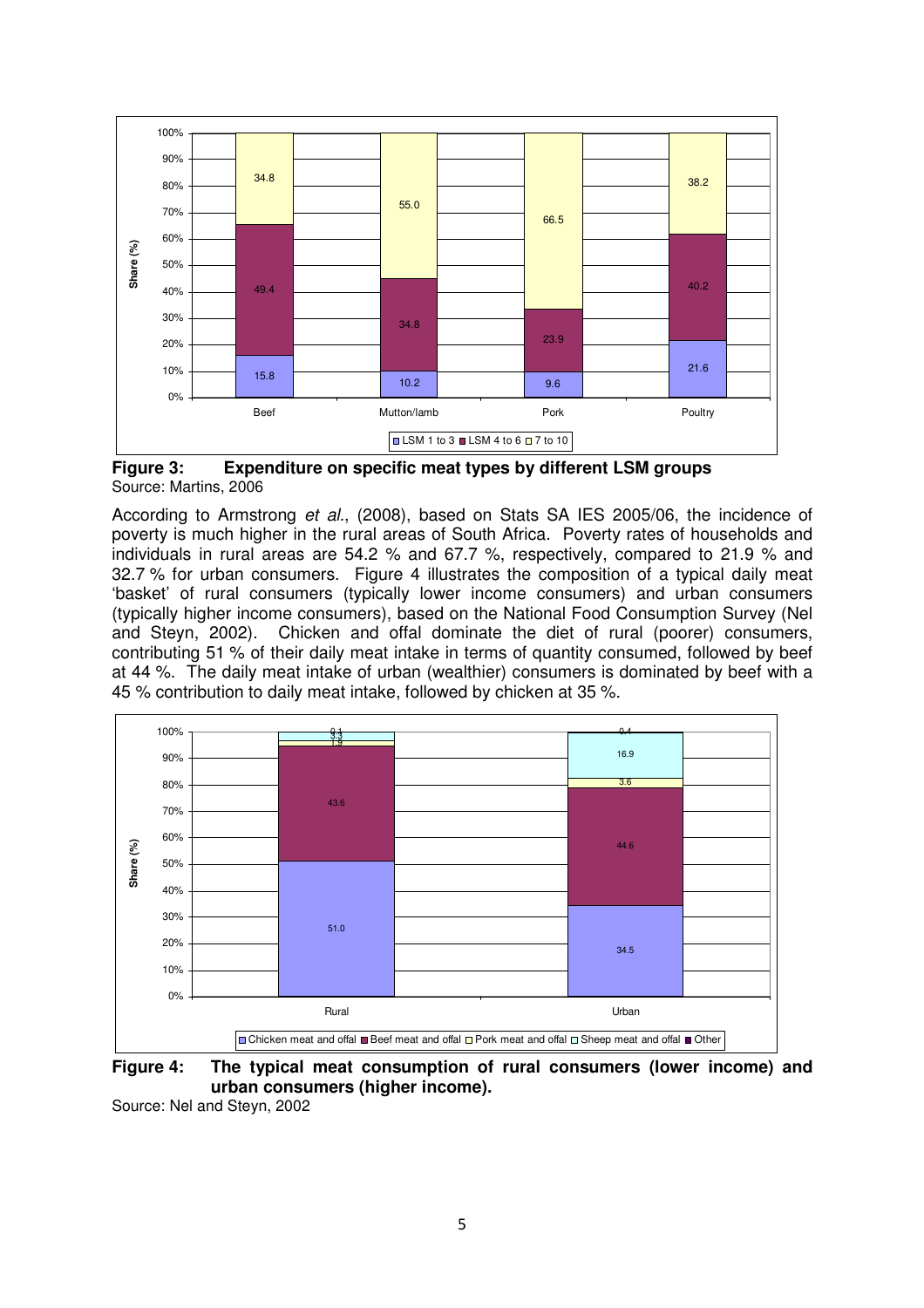## 2.3 Background to VAT

Since General Sales Tax (GST) was replaced by VAT in 1991, the original statutory 10 % rate was raised once to 14 % two years later. Shortly after the introduction of VAT, 19 food commodities (see Table 5) were zero-rated based on their qualification as basic or staple foods (SA Tax, 2001: Schedule 2 Part B). Calcaterra and Kirsten (2003) define a basic food as a product that undergoes minimal processing to render it edible to the final consumer while maintaining certain nutritional properties, and a staple as a product that traditionally forms an important part of the diet of a community or population.

| Brown bread            | Maize meal       | Samp                               |
|------------------------|------------------|------------------------------------|
| Mielie rice            | Dried mielies    | Dried beans                        |
| Lentils                | <b>Pilchards</b> | Milk powder and other dairy powder |
|                        |                  | blends                             |
| Milk and cultured milk | Rice             | Unprocessed vegetables and fruits  |
| Vegetable oil          | Eggs             | Brown wheaten meal                 |
| Edible legumes         |                  |                                    |

|  | Table 5: List of zero-rated foodstuffs in South Africa |  |  |
|--|--------------------------------------------------------|--|--|
|--|--------------------------------------------------------|--|--|

VAT in South Africa is a tax paid by the final stage consumer, thereby a consumption tax, with rebates for intermediates and investment purchases by a registered producer or service provider. Input VAT is paid by registered VAT vendors on production inputs and can be claimed back when such inputs are used to produce taxable supplies. Output VAT, in turn, is levied by registered VAT vendors on products/supplies they make and sell. Therefore, a registered VAT vendor pays (claims) the net output VAT over to (from) the South African Revenue Service (SARS) when output VAT exceeds input VAT (where input VAT exceeds output VAT) in a given tax period.

Alderman and Del Ninno (1999) explain that a single rate VAT system is the easiest to administer and is distributionally neutral, i.e. the same rate applies to all consumers. Cognisance should, however, be taken that Kearney (2003) explains that VAT is regressive in nature (i.e. imposing a greater financial burden on the poor), unless specific steps like zero-rating essential foodstuffs are taken. Due to the regressive nature of a single VAT system governments often choose varying VAT rates (including zero) or even exemption to reduce the impact on low-income consumers. According to Alderman and Del Ninno (1999), an alternative method to address the regressive nature of a single rate VAT system, without incurring efficiency losses by introducing variable VAT rates, is to introduce targeted income transfers.

## **3. Methodology**

Two different approaches are followed in this study to provide complimentary empirical evidence in order to understand the possible impact of the zero-rating of meat. The **first** is an aggregate approach, where the general impact on the meat sector is illustrated through the use of a stochastic multi-commodity partial equilibrium model that incorporates regimeswitching modelling techniques to accommodate various equilibrium pricing conditions. All the commodities that are included in this model are simulated within a closed system of equations. This implies that any shocks in the livestock sector are transmitted to the grain and oilseed sector and vice versa. It also implies that the model takes the dynamic interaction between the various meat industries into account. This means that if, for example, a shock is only imposed on the chicken industry, the beef, lamb and pork industries will also be affected. The model incorporates the most important elements of demand and supply and solves for a market-clearing (equilibrium) price.

Once an exogenous shock is imposed in the model, it solves for a new equilibrium where total demand has to equal total supply and a new price is formed. Figure 5 provides a diagrammatic explanation of the modelling framework employed by the Bureau for Food and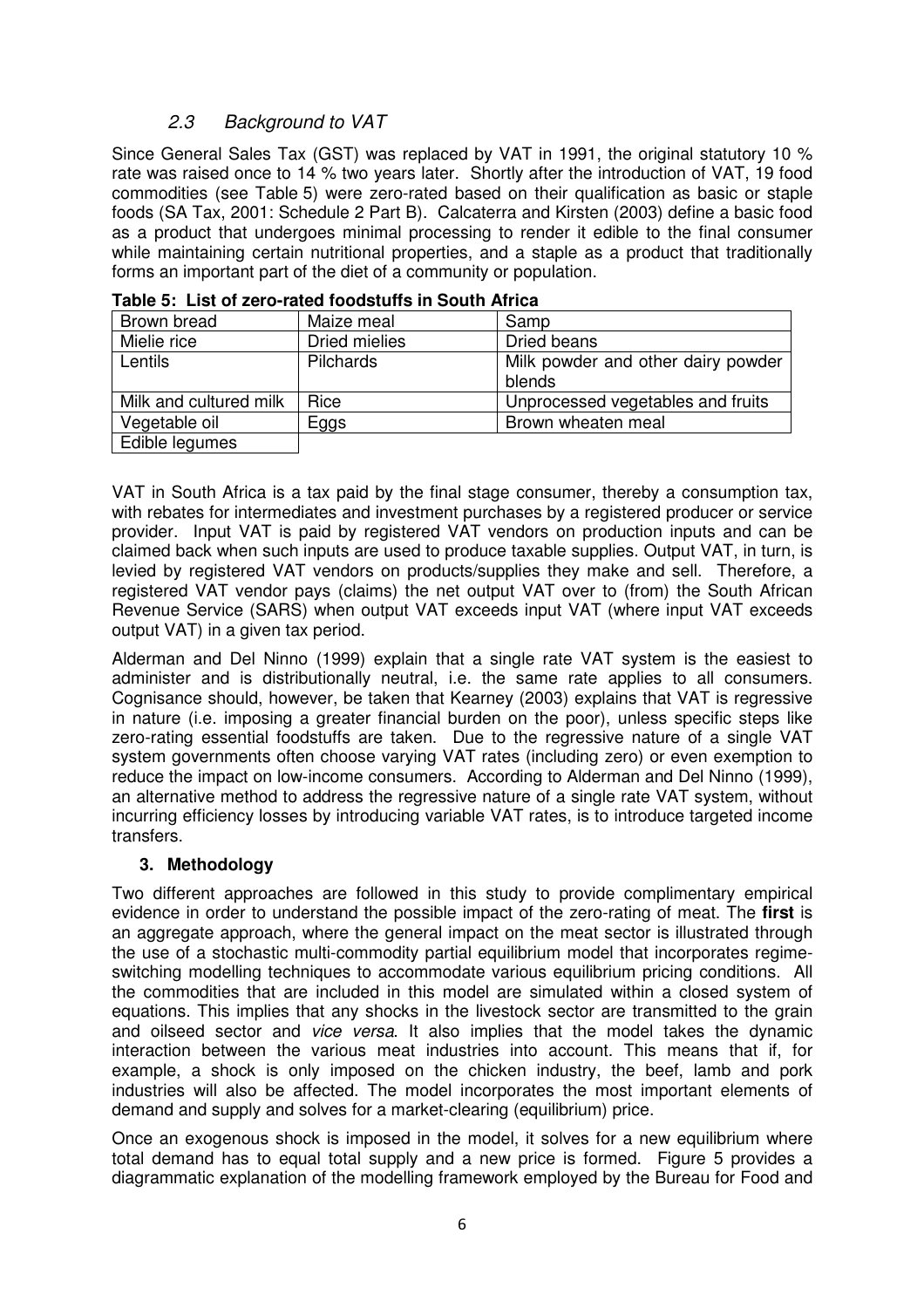Agricultural Policy (BFAP), which is used annually to produce a baseline that presents one possible outlook of agricultural commodities markets over the next ten years under a certain set of assumptions and macro economic projections for South Africa.

The most important assumptions and macro-economic projections that drive the sector model are illustrated in Figure 5. These include world prices, the exchange rate, interest rates, rainfall and economic growth. The baseline therefore serves as a benchmark to which various scenarios can be compared.



## **Figure 5: Basic structure the BFAP modelling framework**

The **second** approach uses a micro/household level model to measure the impact of the zero-rating of meat at household level.

The main reason for using two different approaches is due to the nature of the data employed. On the one hand, the stochastic multi-commodity partial equilibrium model uses national data pertaining to overall consumption and production of meat and national average prices, without distinguishing between different derived meat products. With the second approach the household level analysis uses household data to derive the household impacts of the zero-rating of meat. The household level data is used to enrich the results of the aggregate level analysis by providing more information for specific households.

#### **4. Results: Aggregate level**

This section presents the empirical results of the BFAP sector model used to simulate the possible economic impact of the zero-rating of meat on the different meat sub-sectors in South Africa. For the purpose of this study, two possible exogenous shocks are imposed in the BFAP model independently. These results are then compared to the BFAP baseline 2008. The exogenous shocks can be defined as follows:

• Zero-rating of VAT is applied to all categories of meat.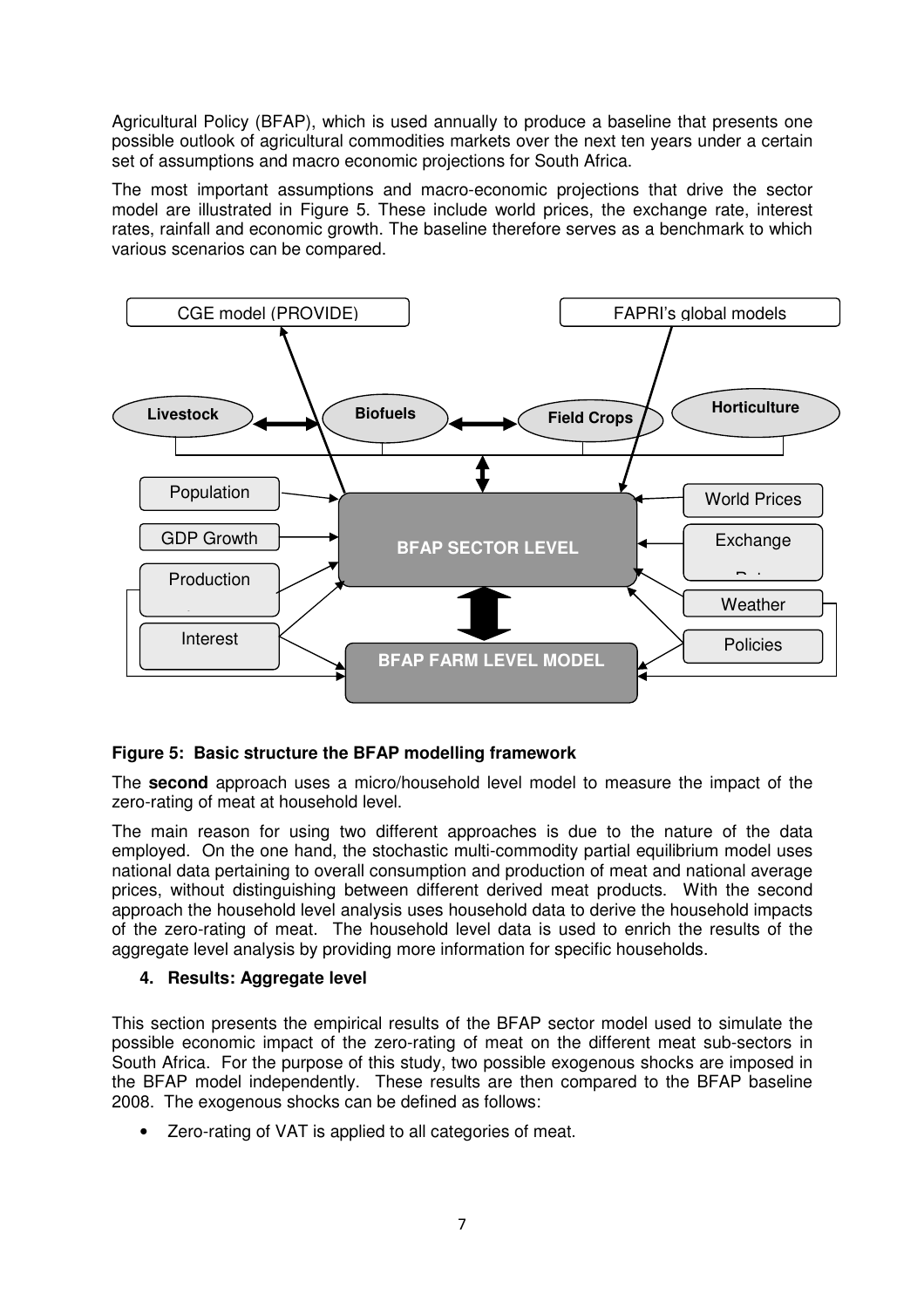• Zero-rating is only applicable to chicken. The reason for this shock is that earlier indications from government suggested the possible zero-rating of chicken, as it is the most widely consumed meat product by low income households.

For the purpose of this study a 30 % gross margin is assumed on top of all producer prices<sup>1</sup> for meat. For example, the beef carcass annual average gross margin price including VAT for 2008 equals R 33.49/kg (R 22.60 x 1.3 x 1.14 = R 33.29/kg), while that of chicken (fresh whole bird) during the same period equals R 21.52/kg. These prices are referred to as the baseline (Bsl) prices. In order to shock the model the Bsl prices are divided by 1.14. This implies that in order to simulate the impact of VAT on the various meat industries, the prices in the model are initially reduced by 12.28 %. In the case of chicken, for example, this implies that the model starts the simulation at an initial shocked price of R 18.88/kg, which is 12.28 % below the baseline price of R 21.52/kg.

Table 6 presents the results of a once off, static, shock that is introduced into the model. The approach followed in this study can basically be split into three steps: Firstly, the calculation of gross margin prices, secondly the introduction of VAT exempted prices in the model, and thirdly the simulation of a new equilibrium in the model.

Government's projected revenue from VAT on total meat sales is also presented in Table 6. It is calculated by multiplying the difference between the gross margin price including VAT and excluding VAT by the baseline consumption levels for 2008. Government's total VAT revenue for 2008 is projected at R 8 billion. This is the annual amount of income that government would forfeit if zero-rating was to be applied to all meats in 2008. This is, however, a very simplified representation of VAT when taking the complete meat value chain into consideration. This calculation only represents the VAT component on the gross margin value of a carcass and does not take into consideration the VAT output paid to government, and the VAT input claimed from government, at various levels in the chain.

| <b>Meat</b>     | <b>Price category</b>       | <b>Model</b>             | Avg prices<br>2008 (R/kg) | Consump-<br>tion<br>(000 tons) | <b>Gov VAT</b><br>revenue<br>(R million) |  |
|-----------------|-----------------------------|--------------------------|---------------------------|--------------------------------|------------------------------------------|--|
|                 | Basic price excl VAT        |                          | 22.60                     |                                |                                          |  |
| <b>Beef</b>     | Gross margin price incl VAT | Bsl                      | 33.49                     | 652.74                         | 2.685                                    |  |
|                 | Gross margin price excl VAT | Shock                    | 29.38                     |                                |                                          |  |
|                 | Basic price excl VAT        |                          | 14.52                     |                                |                                          |  |
| Chicken         | Gross margin price incl VAT | <b>Bsl</b>               | 21.52                     | 1479.94                        | 3.912                                    |  |
|                 | Gross margin price excl VAT | Shock                    | 18.88                     |                                |                                          |  |
|                 | Basic price excl VAT        |                          | 35.80                     |                                | 1.046                                    |  |
| Mutton/<br>Lamb | Gross margin price incl VAT | Bsl                      | 53.06                     | 160.55                         |                                          |  |
|                 | Gross margin price excl VAT | Shock                    | 46.54                     |                                |                                          |  |
|                 | Basic price excl VAT        |                          | 15.05                     |                                |                                          |  |
| Pork            | Gross margin price incl VAT | <b>Bsl</b>               | 22.30                     | 160.25                         | 439                                      |  |
|                 | Gross margin price excl VAT | Shock<br>19.56           |                           |                                |                                          |  |
|                 |                             | <b>Total VAT revenue</b> |                           |                                | 8.081                                    |  |

### **Table 6: Government VAT revenue**

l <sup>1</sup> The historic producer prices were obtained from the South African Poultry Association (SAPA), the Red Meat Abattoir Association (RMAA) and the South African Feedlot Association. All producer prices for 2008 were generated by the BFAP sector model.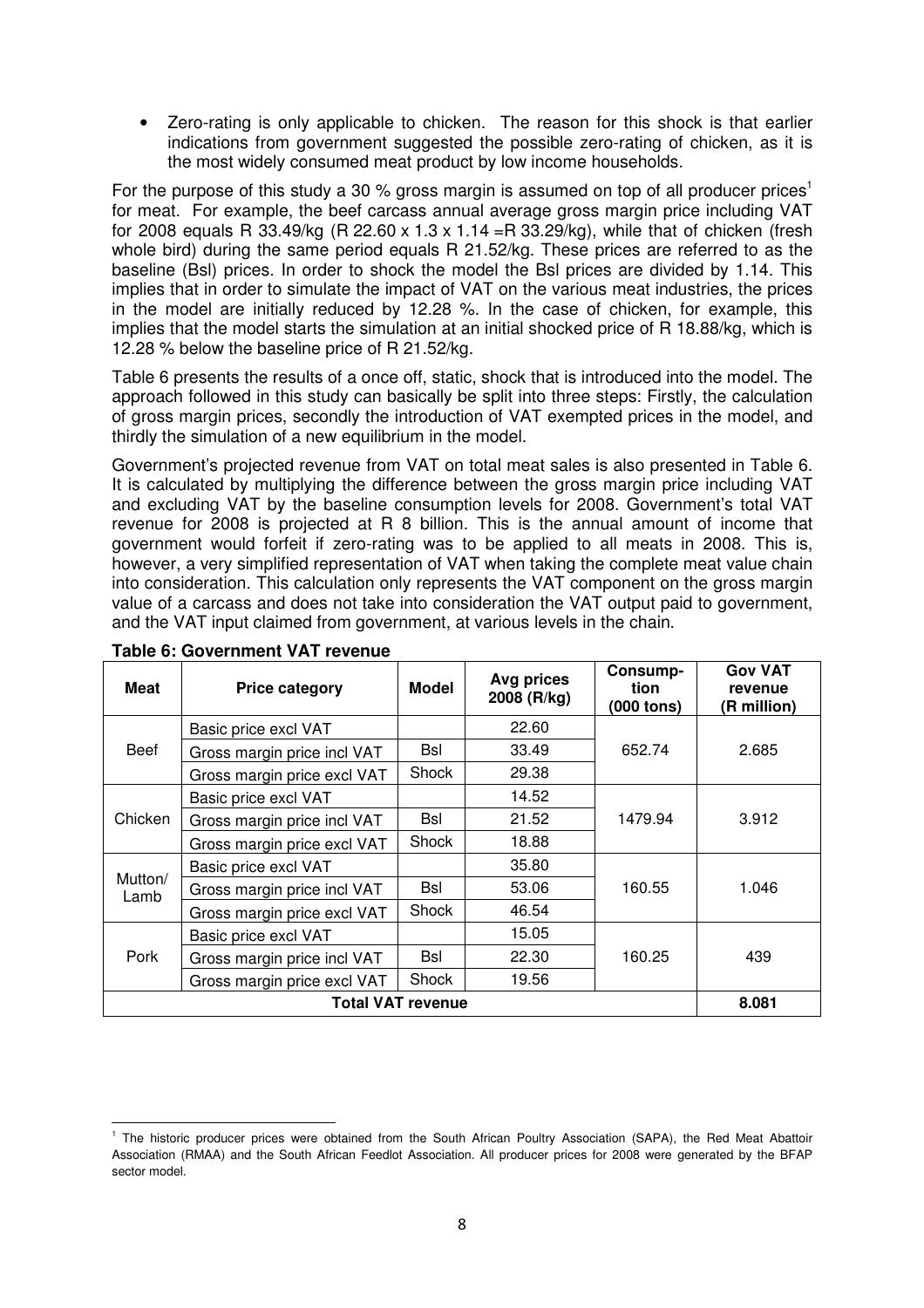If it is assumed that markets will not respond to a 12.28 % drop in prices and consumption of meat therefore stays exactly the same as in the baseline, then no further analyses would be required to calculate a static once-off impact of the zero-rating of meat on the meat industry.

However, markets do respond to changes in price. If meat suddenly becomes 12.28 % cheaper consumers will respond by consuming more. Increased consumption will in turn lead to changes in prices, so equilibrium prices will not be 12.28 % below the original prices of meat including VAT. Hence, in order to properly measure the impact of the zero-rating of meat, the price effects, income effects and cross-substitution effects need to be considered. The BFAP sector model is used to simulate these effects and presents the possible dynamic impact of the zero-rating of meat on the industry and consumers. The model basically simulates for a new equilibrium with a new level of prices and volumes of demand and supply. The specific results for the different meat sub-sectors are expressed in the form of absolute and percentage deviations from the baseline. The results of the aforementioned analysis are discussed in the following two subsections.

## 4.1 Zero-rating of all meats

The simulated equilibrium price changes resulting from the zero-rating of all meats are shown in Figure 6. The new equilibrium prices for beef and chicken are 6.46 % and 8 % lower than the baseline prices, respectively. These price decreases are less than the initial shock of 12.28 % introduced into the model. This clearly illustrates the dynamic interaction between demand, supply and prices simulated by the sector model. The compensated/marginalised decrease in prices is caused by the projected increase in consumption levels as a result of the initial decrease in prices due to the exemption of VAT.



**Figure 6: Percentage decrease in equilibrium prices – zero-rating of all meats** 

The dynamic consumption shocks are illustrated in Figure 7. It is important to note that the consumption shocks are much smaller than the price shocks. The price, income and cross price elasticities determine the relative shifts. For example, where beef prices are projected to decrease by 6.46 %, average annual beef consumption is projected to increase by only 2.43 % in the first year (2008) that VAT is exempted. This equals 15 800 tons in absolute terms. In the case of chicken, prices are projected to decline by 8 %, and in response consumers will increase consumption of chicken by 1.24 %. This amounts to 18 400 tons of increased chicken consumption per year.

The impact on the consumption of pork and lamb is far less in absolute percentage terms. For example, although the pork price is projected to decrease by 8.9 %, the consumption of pork will only increase by 0.58 % (920 tons). In the case of lamb, consumers will increase consumption by only 0.20 % (340 tons).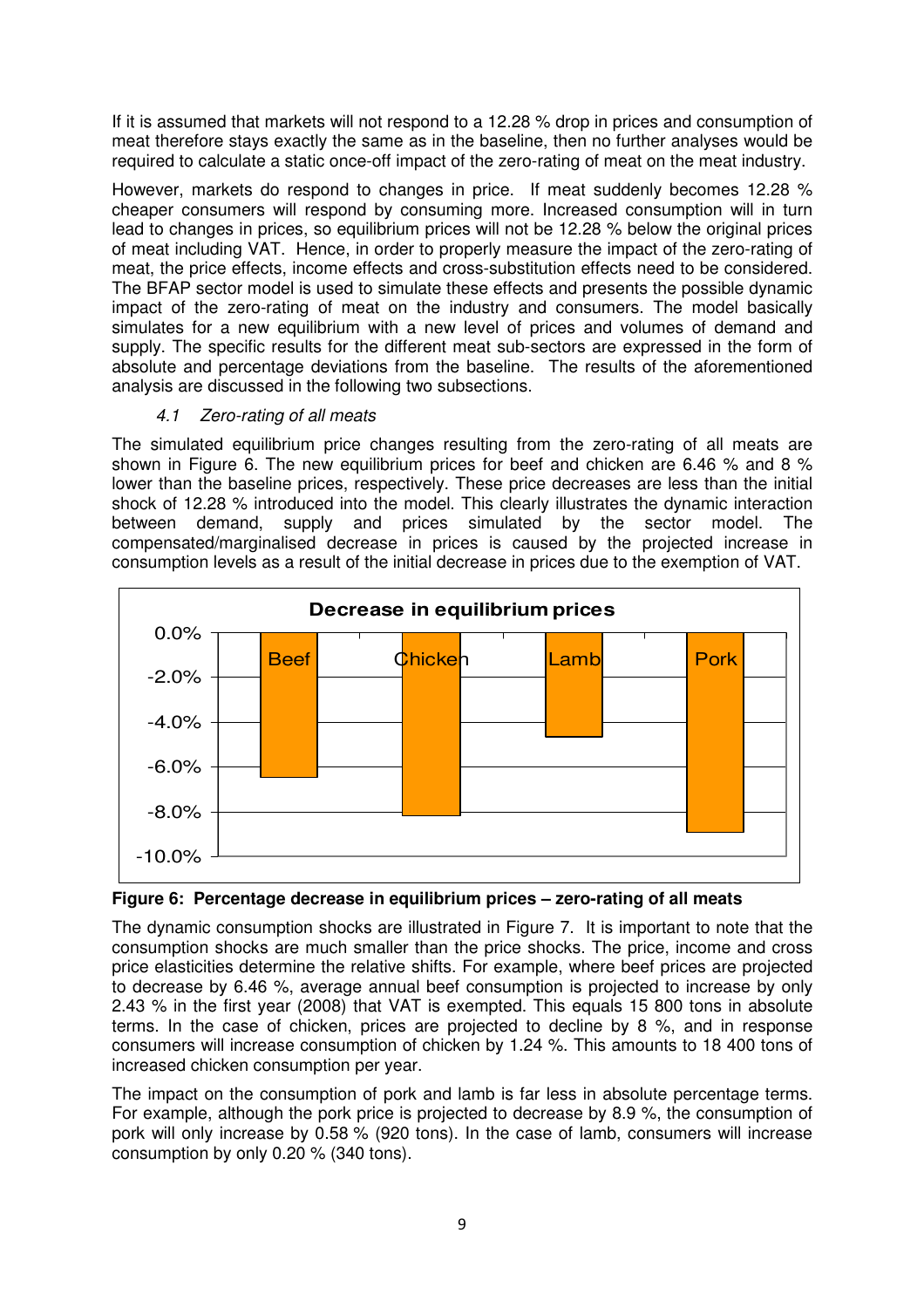

**Figure 7: Percentage increase in annual consumption – zero-rating all meats** 

The next step is to analyse the impact of zero-rating on all meat on aggregate consumer expenditure. The modelling results suggest that prices are projected to decrease, and that annual meat consumption in South Africa is projected to increase by 35 500 tons. Total consumer expenditure on meat is derived from consumption and price. The results depicted in Figures 6 and 7 show that the decrease in prices is larger than the increase in consumption levels. The result is that consumer expenditure on meat decreases when zerorating is applied to all meats. Figure 8 illustrates the decrease in consumer expenditure on the different types of meat. Overall, consumers will spend R 3.8 billion less, despite an increase in volume consumed of 35 500 tons.



**Figure 8: Decrease in annual consumer expenditure – zero-rating of all meats** 

Table 7 summarises the overall impact on the meat industry and the impact per meat subsector if zero-rating is applied to all meat categories. Zero-rating VAT will benefit the industry.

The beef industry's turnover, for example, decreases from R 21.8 billion to R 20.9 billion, but from the first turnover an amount of R 2.6 billion in VAT has to be paid over to government. Therefore, the turnover excluding VAT is R 19.1 billion, which is R 1.7 billion lower than the turnover of the industry when VAT is exempted.

The chicken industry will gain R 1.6 billion and the mutton/lamb and pork industries will gain R 669 million and R 139 million, respectively.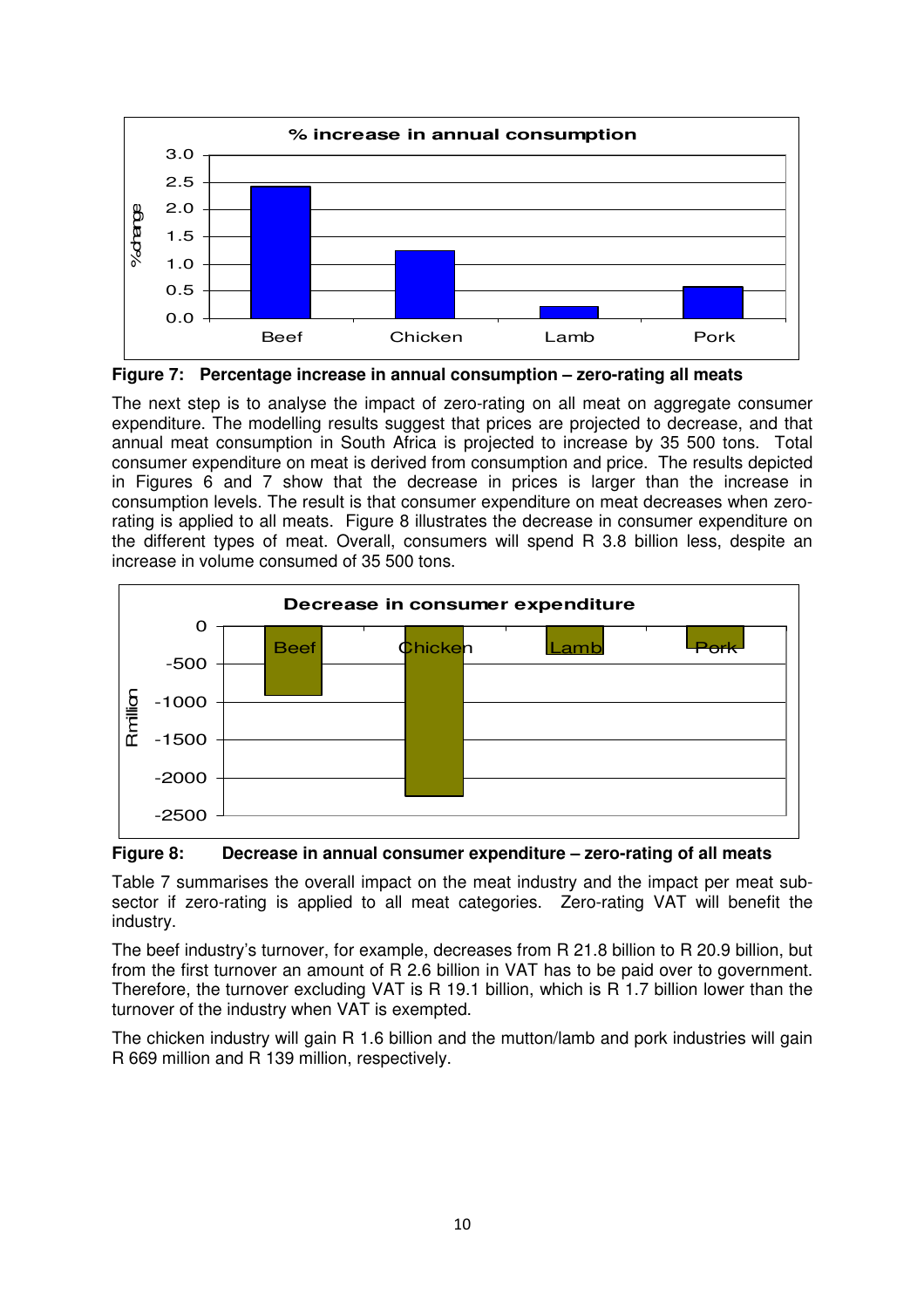| <b>Meat</b><br>type   | <b>Item</b>                  | Avg<br>prices<br>R/kg | <b>Consumpt</b><br>ion<br>$(000$ tons) | Change<br>(000 tons) | Turn-over<br><b>Incl VAT</b><br>(R million) | <b>VAT</b><br>(R million) | <b>Turnover</b><br><b>Excl VAT</b><br>(R million) |
|-----------------------|------------------------------|-----------------------|----------------------------------------|----------------------|---------------------------------------------|---------------------------|---------------------------------------------------|
|                       | Basic price excl VAT         | 22.60                 |                                        |                      |                                             |                           |                                                   |
| Beef                  | Mark-up price incl VAT       | 33.49                 | 652.74                                 |                      | 21.861                                      | 2.684                     | 19.176                                            |
|                       | Mark-up price excl VAT       | 31.32                 | 668.63                                 | 15.88                | 20.939                                      | $\blacksquare$            | 20.939                                            |
|                       | Gain by beef industry        |                       |                                        |                      |                                             |                           | 1.763                                             |
|                       | Basic price excl VAT         | 14.52                 |                                        |                      |                                             |                           |                                                   |
| Chicken               | Mark-up price incl VAT       | 21.52                 | 1479.94                                |                      | 31.854                                      | 3.912                     | 27.942                                            |
|                       | Mark-up price excl VAT       | 19.76                 | 1498.36                                | 18.42                | 29.614                                      |                           | 29.614                                            |
|                       | Gain by chicken industry     | 1.672                 |                                        |                      |                                             |                           |                                                   |
|                       | Basic price excl VAT         | 35.80                 |                                        |                      |                                             |                           |                                                   |
| Mutton/               | Mark-up price incl VAT       | 53.06                 | 160.55                                 |                      | 8.518                                       | 1.046                     | 7.472                                             |
| lamb                  | Mark-up price excl VAT       | 50.60                 | 160.88                                 | 0.34                 | 8.141                                       |                           | 8.141                                             |
|                       | Gain by mutton/lamb industry |                       |                                        |                      |                                             |                           | 669                                               |
|                       | Basic price excl VAT         | 15.05                 |                                        |                      |                                             |                           |                                                   |
| Pork                  | Mark-up price incl VAT       | 22.30                 | 160.25                                 |                      | 3.573                                       | 439                       | 3.134                                             |
|                       | Mark-up price excl VAT       | 20.31                 | 161.17                                 | 0.92                 | 3.273                                       | $\overline{\phantom{a}}$  | 3.273                                             |
|                       | Gain by pork industry        |                       |                                        |                      |                                             |                           | 139                                               |
| <b>Overall impact</b> |                              |                       |                                        | 35.56                |                                             |                           | 4.242.74                                          |

**Table 7: Increase in producer turnover** 

## 4.2 The zero-rating of chicken only

When only chicken is exempted from VAT the interrelationships between the various types of meat play a critical role. Figure 9 illustrates that if a 12.28 % price shock is applied only to chicken all other meat prices will also change, but the impact on prices is less when compared to a situation where zero-rating is introduced for all meat categories. It is projected that the price of chicken will decrease by 5.8 %, while beef prices will decline by about 2.5 % and pork prices by just over 3 %. Mutton/Lamb prices will drop marginally.





Figure 10 illustrates that annual chicken consumption will increase by 0.78 %, which is equal to 11 600 tons in absolute terms compared to 18 400 tons in the first simulation, where all meat categories were zero-rated. The opposite is true for the other meat types depicted in Figure 10, i.e. consumption of beef, lamb/mutton and pork actually declines. Beef consumption is expected to decrease by 1 400 tons, mutton/lamb by 670 tons and pork by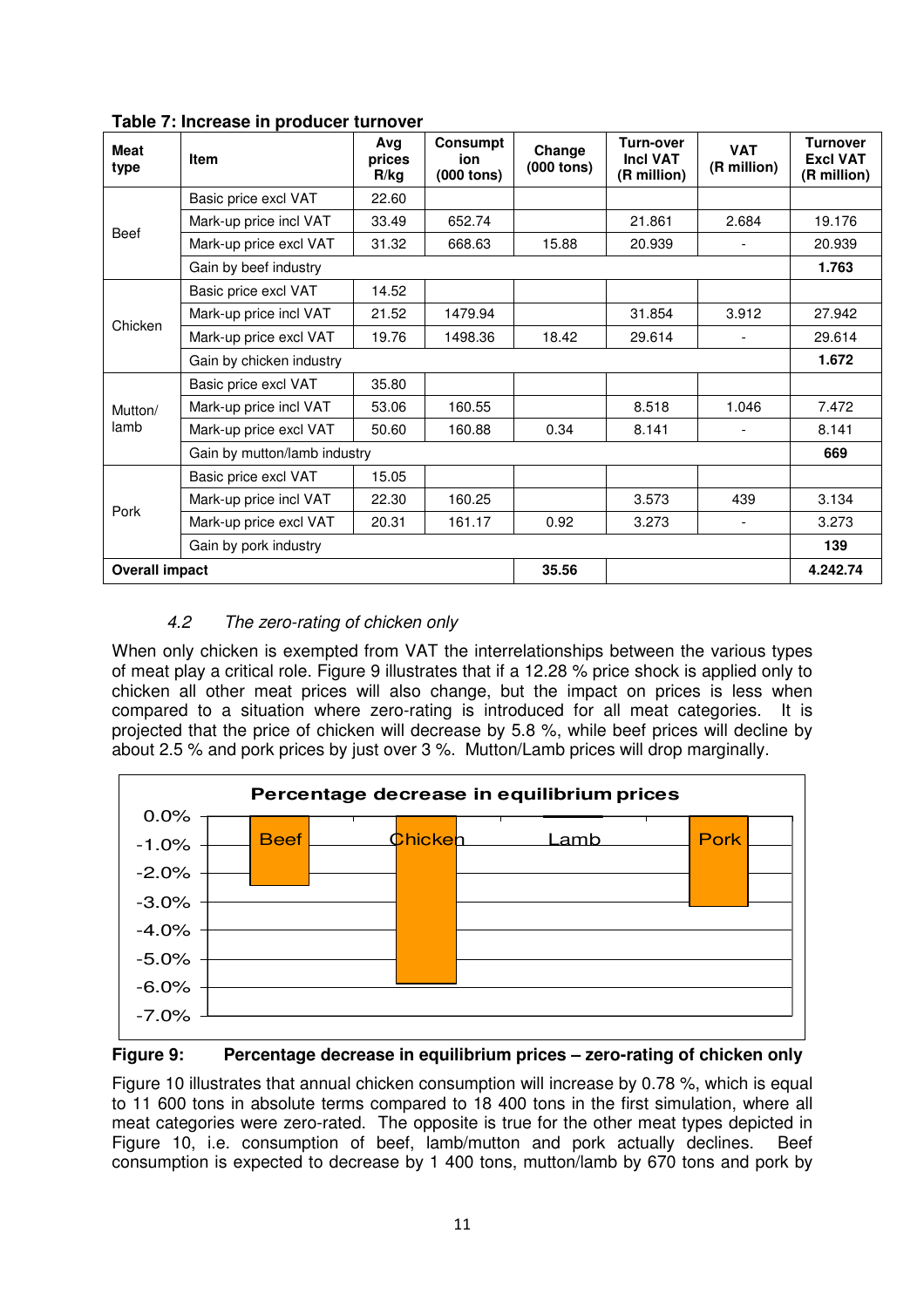900 tons. The net outcome of this scenario is that meat consumption will increase by 8 600 tons because chicken increases by 11 600 tons.

Moreover, in a situation where only chicken is zero-rated all other meat types will experience a decline in both prices and consumption, while chicken prices will decrease but consumption will increase. This is due the fact that chicken becomes relatively cheaper than all the other meats and consumers tend to eat more chicken and less beef, pork and lamb.





Figure 11 presents the decrease in consumer expenditure as a consequence of the zerorating of chicken. South African consumers will spend R 2.3 billion less on meat, with their biggest saving on chicken being more than R 1.5 billion.





Cognisance should be taken that when all meats are zero-rated all meat sub-sectors will benefit from higher turnover, but when only chicken is zero-rated only the chicken sub-sector will benefit, i.e. turnover excluding VAT will increase by R 2.27 billion. Turnover in the beef, mutton/lamb and pork sub-sectors will drop by R 510 million, R 34 million and R 116 million, respectively (See Table 8).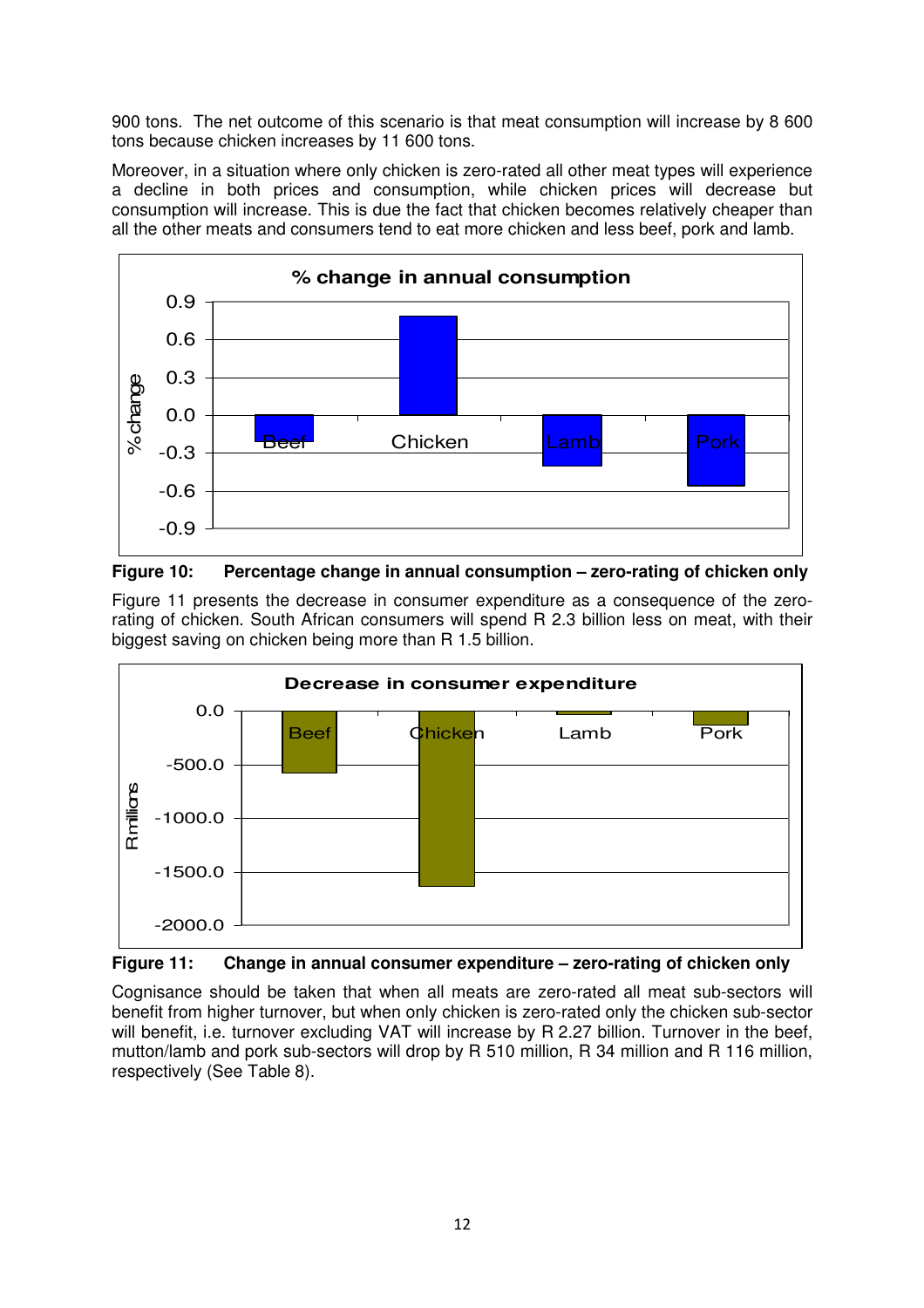| <b>Meat</b><br>type      | <b>Item</b>                  | Avg<br>prices<br>R/kg                                                                  | Consump-<br>tion<br>$(000$ tons) | Change<br>$(000$ tons) | <b>Turnover</b><br><b>Incl VAT</b><br>(R million) | <b>VAT</b><br>(R million) | <b>Turnover</b><br><b>Excl VAT</b><br>(R million) |
|--------------------------|------------------------------|----------------------------------------------------------------------------------------|----------------------------------|------------------------|---------------------------------------------------|---------------------------|---------------------------------------------------|
|                          | Basic price excl VAT         | 22.60                                                                                  |                                  |                        |                                                   |                           |                                                   |
| <b>Beef</b>              | Mark-up price incl VAT       | 33.49                                                                                  | 652.74                           |                        | 21.861                                            | 2.684                     | 19.176                                            |
|                          | Mark-up price excl VAT       | 32.67                                                                                  | 651.34                           | $-1.40$                | 21.280                                            | 2.613                     | 18.666                                            |
|                          | Loss by beef industry        |                                                                                        |                                  |                        |                                                   |                           | $-510$                                            |
|                          | Basic price excl VAT         | 14.52                                                                                  |                                  |                        |                                                   |                           |                                                   |
| Chicken                  | Mark-up price incl VAT       | 21.52                                                                                  | 1479.94                          |                        | 31.854                                            | 3.912                     | 27.942                                            |
|                          | Mark-up price excl VAT       | 20.26                                                                                  | 1491.55                          | 11.61                  | 30.214                                            |                           | 30.214                                            |
| Gain by chicken industry |                              |                                                                                        |                                  |                        |                                                   |                           | 2.272                                             |
|                          | Basic price excl VAT         | 35.80                                                                                  |                                  |                        |                                                   |                           |                                                   |
| Mutton/                  | Mark-up price incl VAT       | 53.06                                                                                  | 160.55                           |                        | 8.518                                             | 1.046                     | 7.472                                             |
| Lamb                     | Mark-up price excl VAT       | 53.03                                                                                  | 159.87                           | $-0.67$                | 8.479                                             | 1.041                     | 7.437                                             |
|                          | Loss by mutton/lamb industry | 15.05<br>22.30<br>160.25<br>3.573<br>439<br>21.60<br>159.35<br>$-0.90$<br>3.441<br>423 |                                  |                        | $-34$                                             |                           |                                                   |
|                          | Basic price excl VAT         |                                                                                        |                                  |                        |                                                   |                           |                                                   |
|                          | Mark-up price incl VAT       |                                                                                        |                                  |                        |                                                   |                           | 3.134                                             |
| Pork                     | Mark-up price excl VAT       |                                                                                        |                                  |                        |                                                   |                           | 3.019                                             |
|                          | Loss by pork industry        |                                                                                        |                                  |                        |                                                   |                           | $-116$                                            |
| <b>Overall impact</b>    |                              |                                                                                        |                                  | 8.64                   |                                                   |                           | 1.612.08                                          |

**Table 8: Change in sub-sector turnover – zero-rating only chicken** 

## 4.3 Long-term impact of the zero-rating of meat

The aforementioned discussions in sections 4.1 and 4.2 illustrated the possible annual impacts of the zero-rating of meat for 2008 only. Figure 12 illustrates the projected change in chicken prices over the next decade under the assumption that zero-rating is applied to all types of meat. The results clearly show that the initial shock will be the largest in the first year in which zero-rating is applied and that prices will return to long run equilibrium within a relatively short period of time (2 years). However, if zero-rating is applied to only one specific type of meat, then this meat will always have a more competitive footing with respect to retail prices when compared to other meats.



**Figure 12: Projected chicken price change – zero-rating all meat**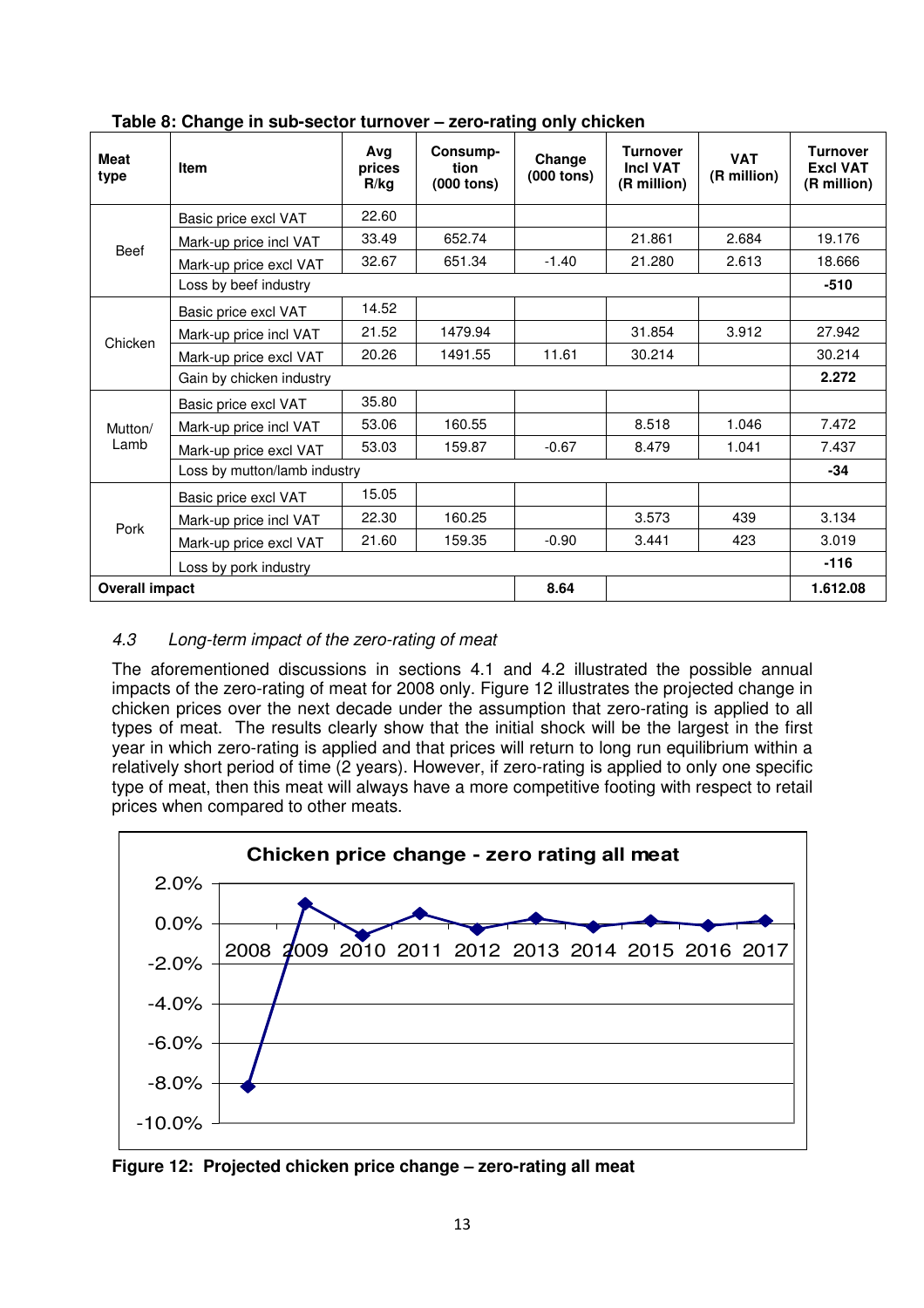### 4.4 Summary

This section has provided the empirical evidence of the possible impact of the zero-rating of meat on a national level. No distinction was made between different household income levels and what the possible impact of zero-rating would be on household food expenditure and nutrition. The following section draws on the profile of the South African consumer meat market discussed in section 2.2 and uses a household expenditure model to provide more detail on the impact of the zero-rating of meat at household level.

## **5. Micro/household level results**

To estimate the potential impact of the zero-rating of meat on household disposable income a detailed (static) household food expenditure model was developed based on the two data sources described in section 2.2. The 'Income & Expenditure of households survey of 2005/2006' released in 2008 by Stats SA illustrates the food expenditure of the South African population on major food categories. It further divides the population into ten income deciles, each representing 10 % of the total South African population. This division is used to investigate the impact of the zero-rating of meat on different income groups (See Appendix A).

The second data source used is the detailed food expenditure data of the South African population in 2005 developed by the Bureau of Market Research (Martins, 2006)<sup>2</sup>. The food expenditure model was constructed according to the food basket used by the NAMC to monitor food prices.

To calculate the impact of historical inflation on household disposable income, and to adjust the model to estimated April 2008 expenditure levels, food expenditure was inflated with the year-on-year inflation figures for March 2006 to March 2007, followed by April 2007 to April 2008 (as published by the NAMC in the Food Price Monitor press releases of May 2007 and May 2008). Household income was increased by the average increase in household disposable income, as reported by the South African Reserve Bank from 2006 to 2007  $(11.9\%)$ .

As discussed in section 4 above, due to the dynamic nature of the simulations when a zero VAT rate is applied to all meat, price is reduced by less than the VAT rate, as illustrated in Figure 6. Thus, in order to estimate the impact of the zero-rating of meat, the price reduction illustrated in Figure 6 was applied to meat expenditure by different income deciles in April 2008. These results are discussed in section 5.1.

## 5.1 Impact of the zero-rating of meat on different income deciles in South Africa

Estimated reduced consumer grocery meat spending due to the zero-rating of meat is shown in Table 9. The associated potential saving is the largest for wealthier consumers, with an estimated annual household saving varying from R 165 for income decile 7 to R 276 for income decile 10 (i.e. 2.2 % and 2.1 % of the respective deciles' current total food expenditure, as is shown in Table 10).

The potential impact on poor consumers is significantly smaller, with estimated savings of R 73 and R 92 per household per year in income deciles 1 and 2, respectively (representing about 1.7 % of the deciles' current total food expenditure as shown in Table 10).

 $\overline{a}$  $2$  Provided detail of expenditure on more specific sub-categories within the main food categories.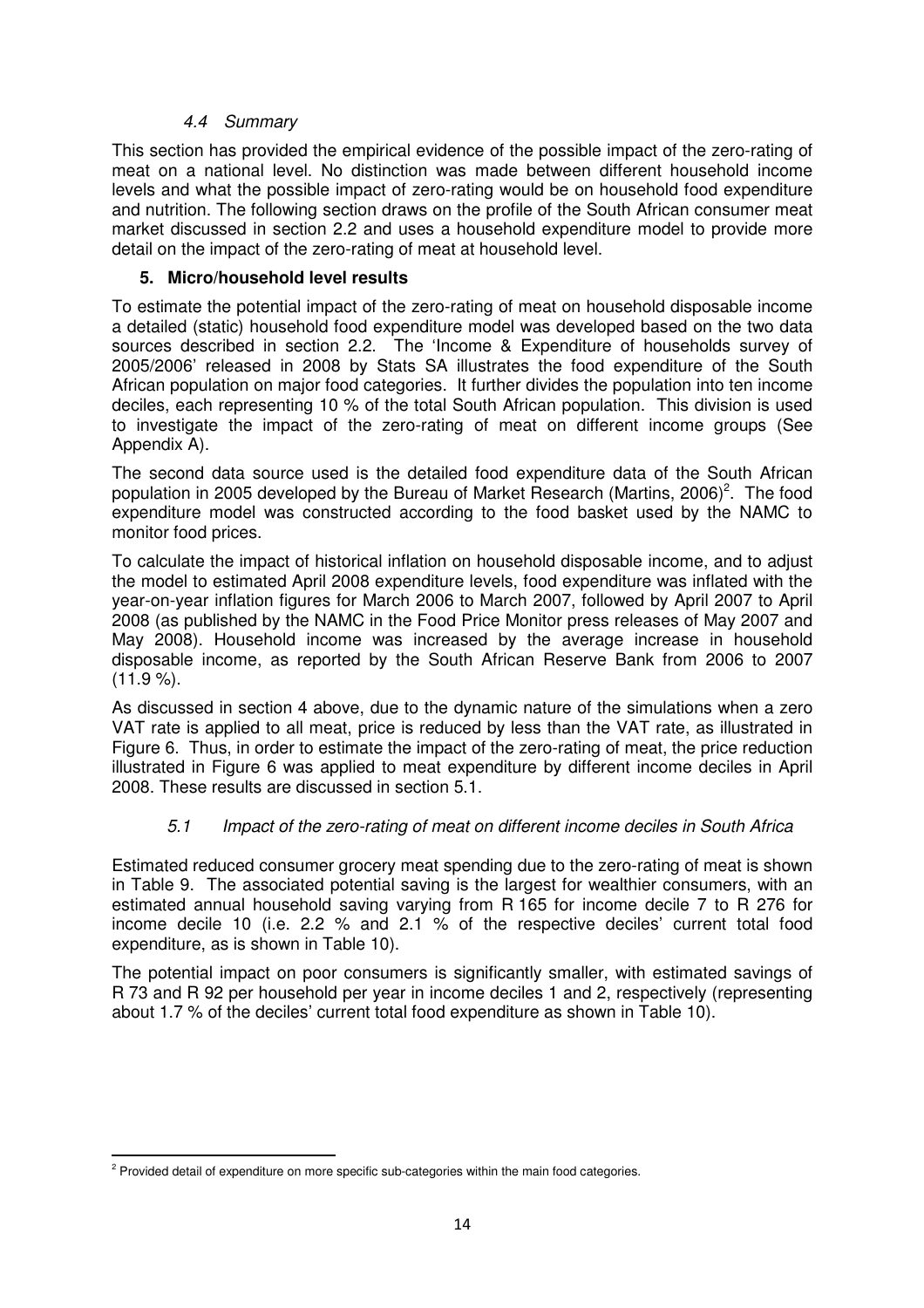| Meat type              | Estimated saving of income decile (R/household/year): |              |                |                |       |           |       |           |                |       |  |
|------------------------|-------------------------------------------------------|--------------|----------------|----------------|-------|-----------|-------|-----------|----------------|-------|--|
|                        |                                                       | $\mathbf{2}$ | 3              | 4              | 5     | 6         |       | 8         | 9              | 10    |  |
| Pork                   | R 23                                                  | R 29         | R 34           | R 42           | R 50  | R 35      | R 39  | R 46      | R 50           | R 64  |  |
| Lamb                   | R 8                                                   | R 10         | R 11           | R 14           | R 15  | R 20      | R 22  | R 25      | R 46           | R 61  |  |
| Beef                   | R 18                                                  | R 23         | R 27           | R 33           | R 39  | R 48      | R 54  | R 63      | R 54           | R 69  |  |
| Chicken                | R 20                                                  | R 26         | R 31           | R 38           | R 45  | R 31      | R 35  | R 41      | R 40           | R 52  |  |
| Canned meat            | R 1                                                   | R 1          | R <sub>1</sub> | R <sub>1</sub> | R 1   | R 1       | R 1   | R 1       | R <sub>2</sub> | R 4   |  |
| Polony/viennas         | R 1                                                   | R 1          | R 2            | R 2            | R 2   | R 5       | R 6   | <b>R7</b> | R 11           | R 14  |  |
| Pork sausage           | R 2                                                   | R 3          | R 3            | R 4            | R 4   | <b>R7</b> | R 8   | R9        | R 9            | R 12  |  |
| <b>TOTAL: MEAT</b>     | R 73                                                  | R 92         | R 109          | R 133          | R 157 | R 149     | R 165 | R 192     | R 213          | R 276 |  |
| <b>TOTAL: RED MEAT</b> | R 52                                                  | R 66         | R 78           | R 95           | R 112 | R 118     | R 130 | R 151     | R 173          | R 224 |  |

**Table 9: Estimated reduced grocery meat spending – VAT removal on meat** 

The estimated impact of zero-rating on chicken in the context of grocery spending varied from R 20 per household per year for decile 1 to R 52 per household per year for decile 10. Zero-rating lamb will only have a significant impact on reducing household expenditure for income deciles 9 and 10, i.e. wealthier consumers. It is interesting to note that the impact of zero-rating processed meat has a relatively small impact when compared to fresh meat.

| meat                   |      |                                                            |      |      |      |      |      |      |      |      |
|------------------------|------|------------------------------------------------------------|------|------|------|------|------|------|------|------|
| Meat types             |      | Estimated saving of income decile (as share of income) (%) |      |      |      |      |      |      |      |      |
|                        |      | $\mathbf 2$                                                | 3    | 4    | 5    | 6    |      | 8    | 9    | 10   |
| Pork                   | 0.54 | 0.55                                                       | 0.59 | 0.62 | 0.69 | 0.50 | 0.52 | 0.54 | 0.50 | 0.48 |
| Lamb                   | 0.19 | 0.19                                                       | 0.20 | 0.20 | 0.21 | 0.28 | 0.29 | 0.30 | 0.46 | 0.45 |
| Beef                   | 0.43 | 0.43                                                       | 0.46 | 0.48 | 0.53 | 0.68 | 0.71 | 0.74 | 0.54 | 0.52 |
| Chicken                | 0.49 | 0.50                                                       | 0.53 | 0.56 | 0.62 | 0.44 | 0.46 | 0.48 | 0.40 | 0.39 |
| Canned meat            | 0.02 | 0.02                                                       | 0.02 | 0.02 | 0.02 | 0.02 | 0.02 | 0.02 | 0.02 | 0.03 |
| Polony/viennas         | 0.02 | 0.03                                                       | 0.03 | 0.03 | 0.03 | 0.07 | 0.08 | 0.08 | 0.11 | 0.11 |
| Pork sausage           | 0.05 | 0.05                                                       | 0.05 | 0.05 | 0.06 | 0.10 | 0.10 | 0.11 | 0.09 | 0.09 |
| <b>TOTAL: MEAT</b>     | 1.73 | .76                                                        | 1.87 | 1.96 | 2.17 | 2.09 | 2.19 | 2.26 | 2.12 | 2.07 |
| <b>TOTAL: RED MEAT</b> | 1.24 | .26                                                        | 1.34 | 1.40 | 1.55 | 1.65 | 1.73 | 1.79 | 1.72 | 1.68 |

| Table 10: | Estimated reduced grocery meat spending expressed as a share of total |
|-----------|-----------------------------------------------------------------------|
|           | food expenditure within the various income deciles - VAT removal on   |
|           | maxat                                                                 |

#### **6. Summary and conclusions**

The key findings of this study can be summarised as follows:

Aggregate approach:

- o The government's projected VAT income on all meats for 2008 is R 8 billion. This is the annual amount of income the government will forfeit if zero-rating is applied to all types of meat. If zero-rating is applied to chicken only, the government's income from VAT will decrease by R 3.9 billion.
- $\circ$  When zero-rating is applied to all meats the decrease in market prices after price effects, income effects and cross substitution effects have been taken into consideration is less than the initial decrease due to the exemption of VAT.
- o The percentage decrease in equilibrium prices is larger than the percentage increase in consumption levels. Therefore, in the case of the first simulation, consumer expenditure is expected to decrease by R 3.8 billion despite an increase in national meat consumption of 35 500 tons. Meat producers and processors are better off due to higher volumes produced, processed and sold and their total turnover excluding VAT increases by R 4.2 billion. Consumers are better off since they get to spend less and consume more, and government loses R 8 billion in VAT income.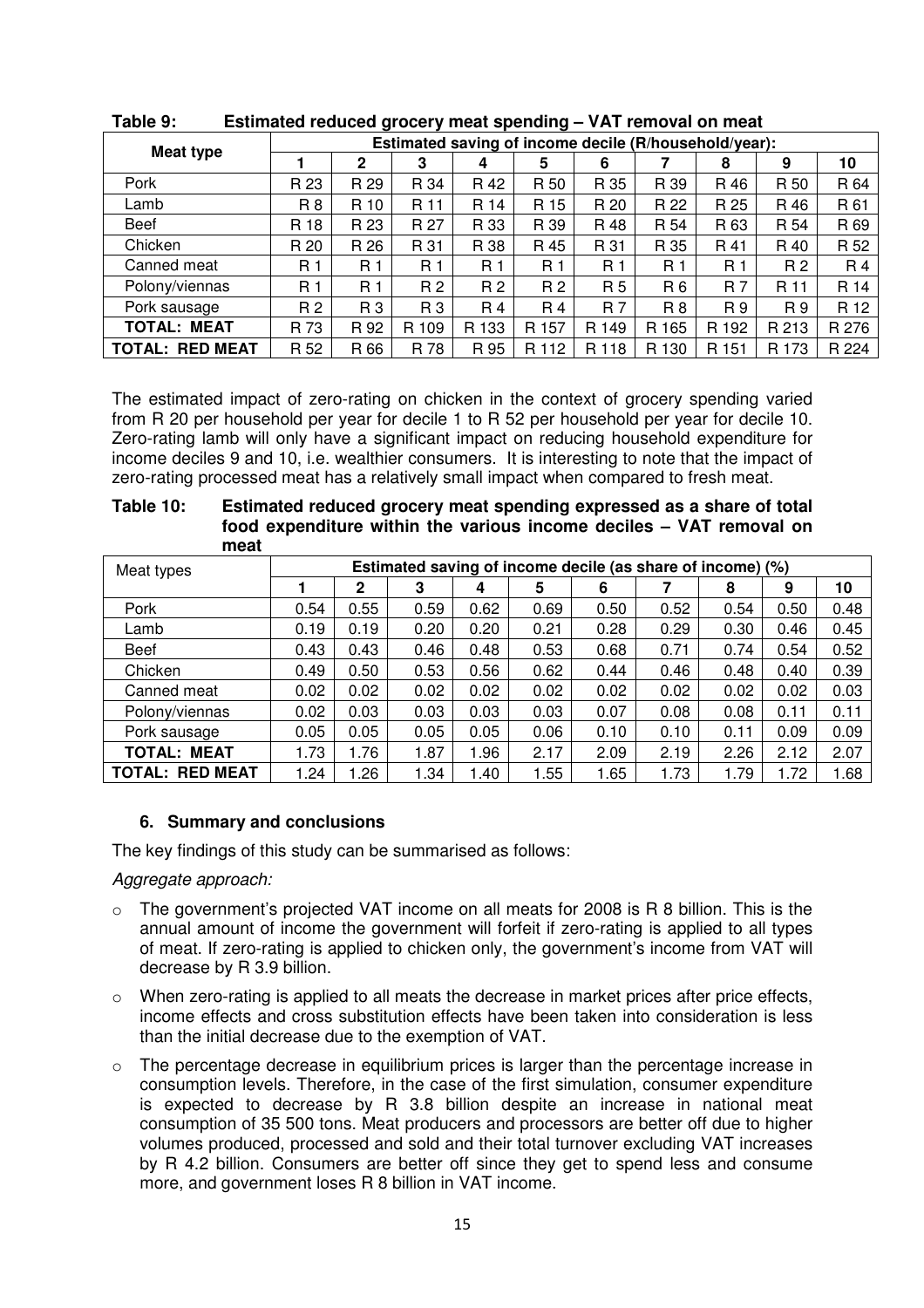$\circ$  For the second simulation, where zero-rating is applied to chicken only, consumer expenditure is projected to decline by R 2.3 billion and national consumption of meat will increase by 8 600 tons. However, it is important to note that only the consumption of chicken will increase (11 600 tons). The consumption of beef (1 400 tons), lamb (670 tons) and pork (900 tons) will decrease as chicken becomes relatively cheaper. Under this simulation the chicken producers and processors are better off and the beef, lamb and pork producers and processors are worse off since they lose market share. The consumers of all meats are better off since they spend less on meat.

#### Micro/Household approach

- $\circ$  As illustrated in Figure 7, the wealthier consumers in LSM 7 to 10 and the middle class in LSM 4 to 6 have similar contributions to national aggregate meat expenditure (43 % and 42 % respectively). However, since LSM 4 to 6 represents about 44 % of the South African adult population and LSM 7 to 10 only 28 % of the adult population, the implication is that the per capita meat expenditure is highest among the middle class. The food purchasing behaviour of wealthier consumers is typically characterised by increased health awareness and the prevalence of a more diverse food basket due to a larger food budget.
- o With zero-rating the households in the high income brackets will experience the largest benefit in terms of monetary savings, since they have the largest meat expenditure among all the various income brackets. However, the aggregate modelling results show an increase in consumption and, since it can be assumed that in the higher income bracket consumers have satisfied their demand for meat and can afford a more diverse food basket, it can be argued that the increase in meat consumption (as simulated in the BFAP sector model) due to the zero-rating of meat will occur in the lower and middle LSM groups. This does not imply that the impact of zero-rating on poor households is so large that households can shift to the next income bracket (bracket creep), but it does imply that the nutritional status of the poorest of poor consumers could improve if the saving due to zero VAT on meat is utilised to purchase additional staple food or some nutritionally diverse food types.

The results obtained in this study are largely confirmed by Calcaterra and Kirsten (2003), although they used a different methodology and approached the issue under consideration from a different angle. They analysed, firstly, the effect that the introduction of VAT on food had on consumption patterns, and secondly, whether or not the introduction of VAT made consumers more sensitive to changes in food prices and their disposable incomes. This was done by comparing budget shares spent on food before and after the introduction of VAT and by estimating demand relations (elasticities) by means of an Almost Ideal Demand System (AIDS), respectively. They explain that the introduction of VAT did indeed have an effect on food consumption patterns. They further conclude that VAT had a distorting effect on consumers' budget shares, not only by the indirect reduction of disposable income resulting from higher prices, but also by the reallocation of their budget shares. They also found a decrease in the consumption of beef and red meat in general resulting from the introduction of VAT. The loss in revenue to farmers in 1996 was estimated at R 1.258 billion (Calcaterra and Kirsten, 2003).

The analysis conducted in this study only focused on the meat industry. However, it is also worthwhile to explore the broader context of zero-rating foodstuffs. Several other studies investigated the use of VAT as an instrument by government to generate income. Some of the major findings by these studies are summarised below:

• Alderman and Del Ninno (1999) investigated how well targeted VAT exemptions have been and review the impact of exceptions (both current and proposed) on household food consumption. By employing a matrix of demand parameters they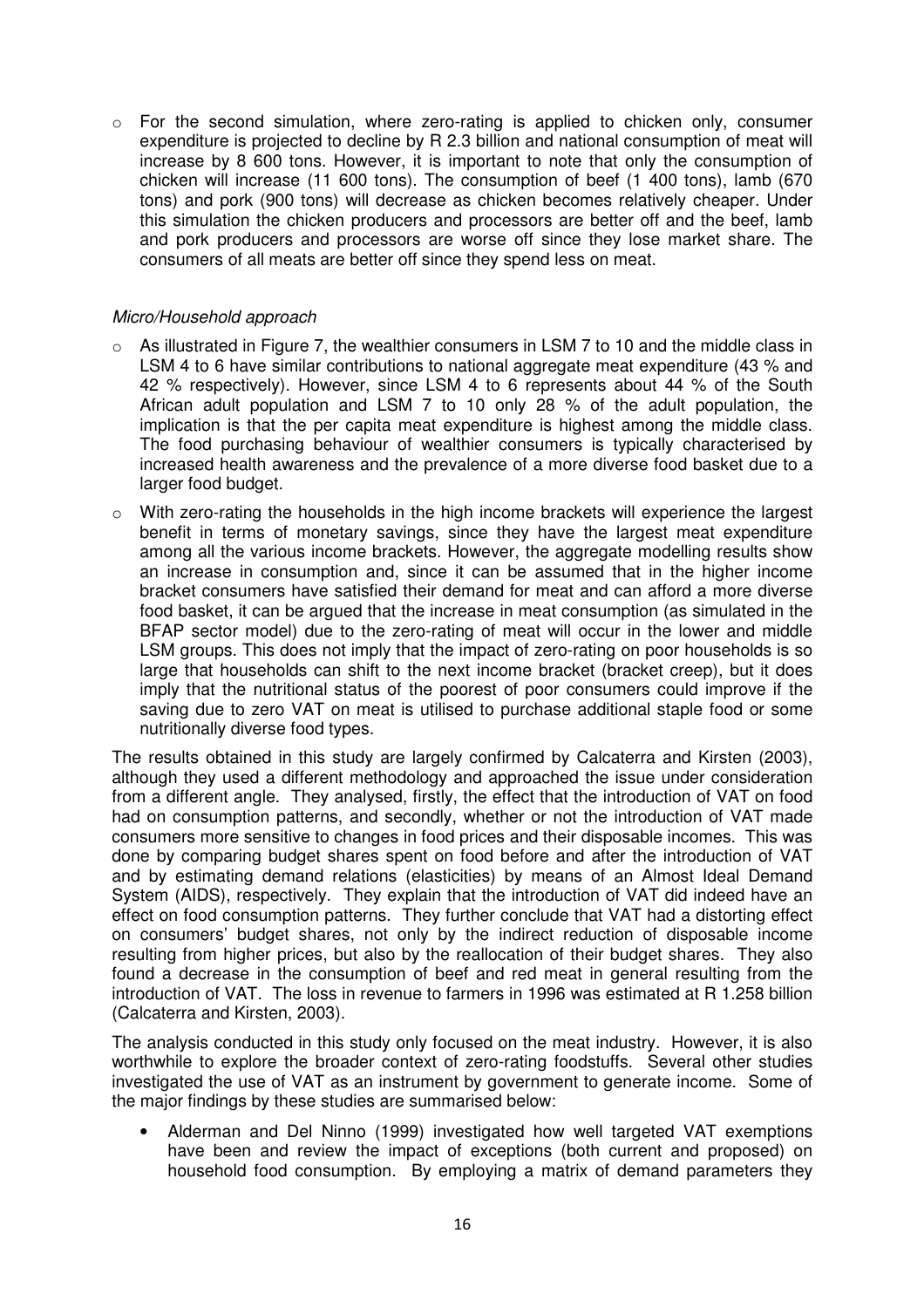analysed 31 food categories (including meat as a combined category), 13 non-food categories purchased on a regular basis and 13 non-food categories purchased occasionally for both rural and urban consumers in South Africa.

The results from this study confirmed the logic of VAT exemption for maize, based on both efficiency and equity. Despite the government revenue forgone by zero-rating maize, nutrition in both rural and urban areas increases, and thereby equity also. However, the revenue foregone by government by the zero-rating of meat is far greater than with any other commodity. The savings by poor households are estimated to be R 111 million less than is the case with maize. However, the leakage in terms of government revenue foregone via meat is seven times greater than with maize. Alderman and Del Ninno (1999) therefore specifically conclude that: "VAT exemption for meat (in aggregate) in South Africa in not justified either in terms of equity or nutrition".

- Go, Kearney, Robinson and Thierfelder (2005) analysed the welfare and income distributional effects of possible VAT reforms in South Africa by means of a Computable General Equilibrium (CGE) model based on 2001 data. This was done specifically to investigate means in which the equity impact of VAT can be improved while maintaining its strong revenue features. Go et al (2005) conclude, amongst others, that VAT is the most efficient instrument for generating government revenue. They also argue that it is possible to restructure the VAT system to make it less regressive or even progressive.
- According to Boeters, Böhringer, Büttner and Kraus (2006) many countries apply VAT reductions to goods consumed in larger proportions by low-income households to address distributional concerns. By applying an Applied General Equilibrium (AGE) model, they analysed the distributional and efficiency effects of structural VAT reforms in Germany. In their analysis, they found that VAT differentiation is a rather ineffective redistribution policy. Instead, their results show that the abolition of reduced VAT rates, together with reductions in the marginal income tax rate or cuts in social security contributions, provide significant gains in overall welfare. They further argue that reduced VAT is found to be industry specific subsidies.

In conclusion, although the results of this study indicate significant gains for the meat industry (i.e. if all meat is zero-rated), additional evidence at a more macro level suggests that there will also be losers, most significantly government. If only chicken is zero-rated the result will be significant distortions in the meat industry, where the chicken industry will accrue significant benefits and the red meat value chain will be disadvantaged; this result is particularly important in the light of the potential socio-economic contribution of the emerging red meat sector in South Africa. In addition, the distributional effect of the gains will not be equal amongst households, resulting in further distortions in purchasing patterns with significant implications for all meat value chains, and possibly other food value chains.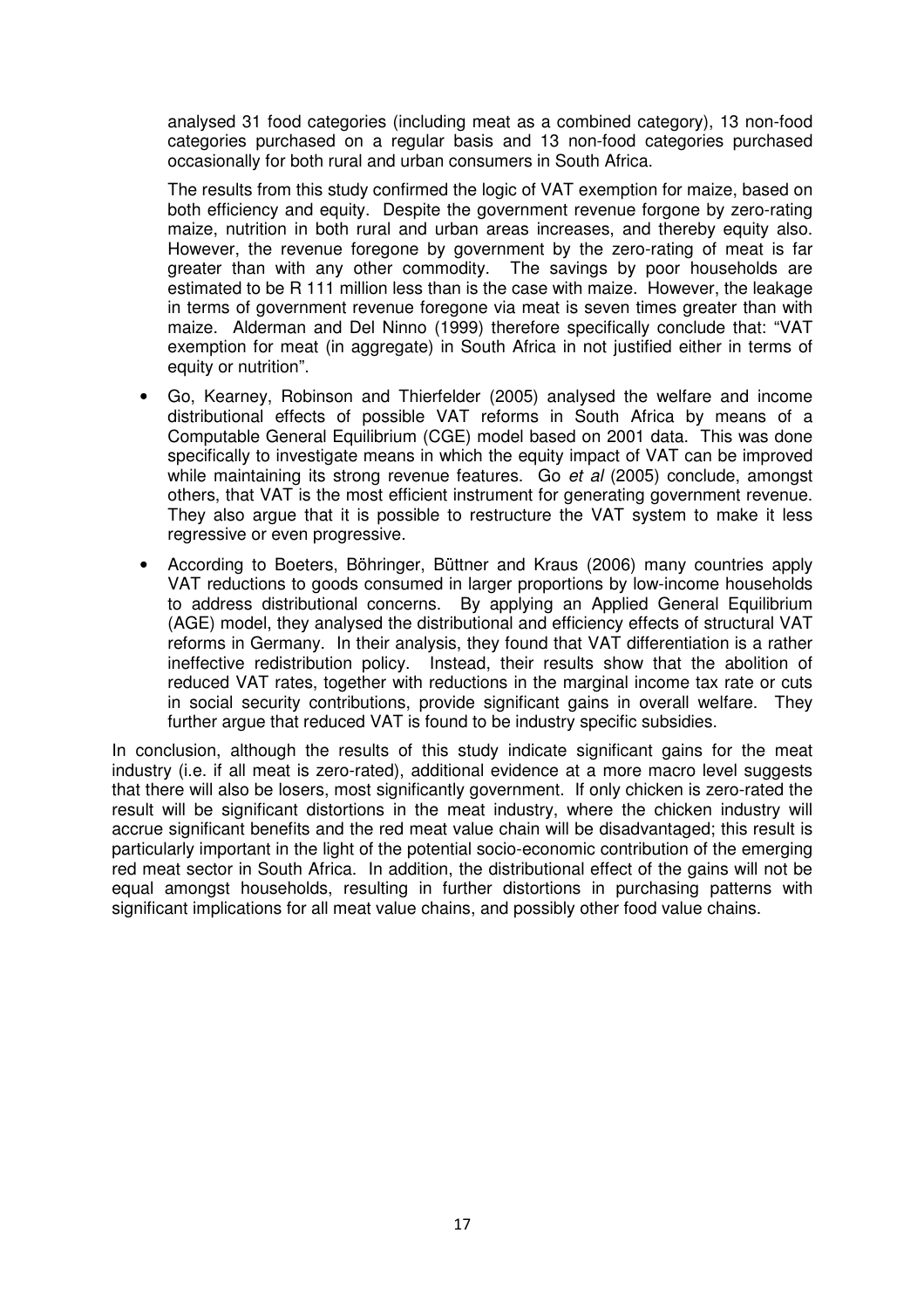#### **7. References**

AC NIELSEN, (2008). Solicited information from AC Nielsen contracted by the NAMC.

- ALDERMAN, H. & DEL NINNO, C. (1999). Poverty issues for zero rating VAT in South Africa. Journal of African Economies, Vol. 8 (2): 182-208.
- ARMSTRONG, P., LEKEZWA, B. & SIEBRITS, K. (2008). Poverty in South Africa: A profile based on recent household surveys. Stellenbosch Economic Working Papers: 04/08.
- BOETERS, S., BÖHRINGER, C., BÜTTNER, T. & KRAUS, M. (2006). Economics effects of VAT reform in Germany. Centre for European Economic Research, Discussion Paper no: 06- 030.

CALCATERRA, C. & KIRSTEN, J.F. (2003). An economic assessment of zero rating of VAT on Red Meat. Unpublished research report. University of Pretoria, Pretoria.

- GO, D.S., KEARNEY, M. ROBINSON, S. & THIERFELDER, K. (2005). An analysis of South Africa's value added tax. World Bank Policy Research Working Paper, August 2005. (available at: http://econ.worldbank.org)
- MARTINS, J.H. (2006). Total household cash expenditure in South Africa by Living Standard Measure (LSM) group and product, 2005. Research report no. 347, Pretoria: Bureau of Market Research.
- NAMC, (2008). Food Cost Review. Annual publication by the National Agricultural Marketing Council, Pretoria, October 2008.
- NEL, J.H. & STEYN, N.P. (2002). Report on South African food consumption studies undertaken amongst different population groups (1983 – 2000): Average intakes of foods most commonly consumed. Pretoria: Department of Health. The research was commissioned by the Directorate: Food Control of the Department of Health and funded by the World Health Organization.
- SAARF (2008). SAARF Trends 2003 2007. Johannesburg: South African Advertising Research Foundation, February 2008.
- STATS SA, (2008a). Historical indicators: CPI. Statistics South Africa, Pretoria, South Africa.
- STATS SA, (2008b). Solicited information from Statistics South Africa as part of a joint Food Price Monitoring Project commissioned by the Cabinet of the Republic of South Africa. Statistics South Africa, Pretoria, South Africa.
- STATS SA, (2008c). Income and Expenditure 2005/06. Statistics South Africa, Pretoria, South Africa.